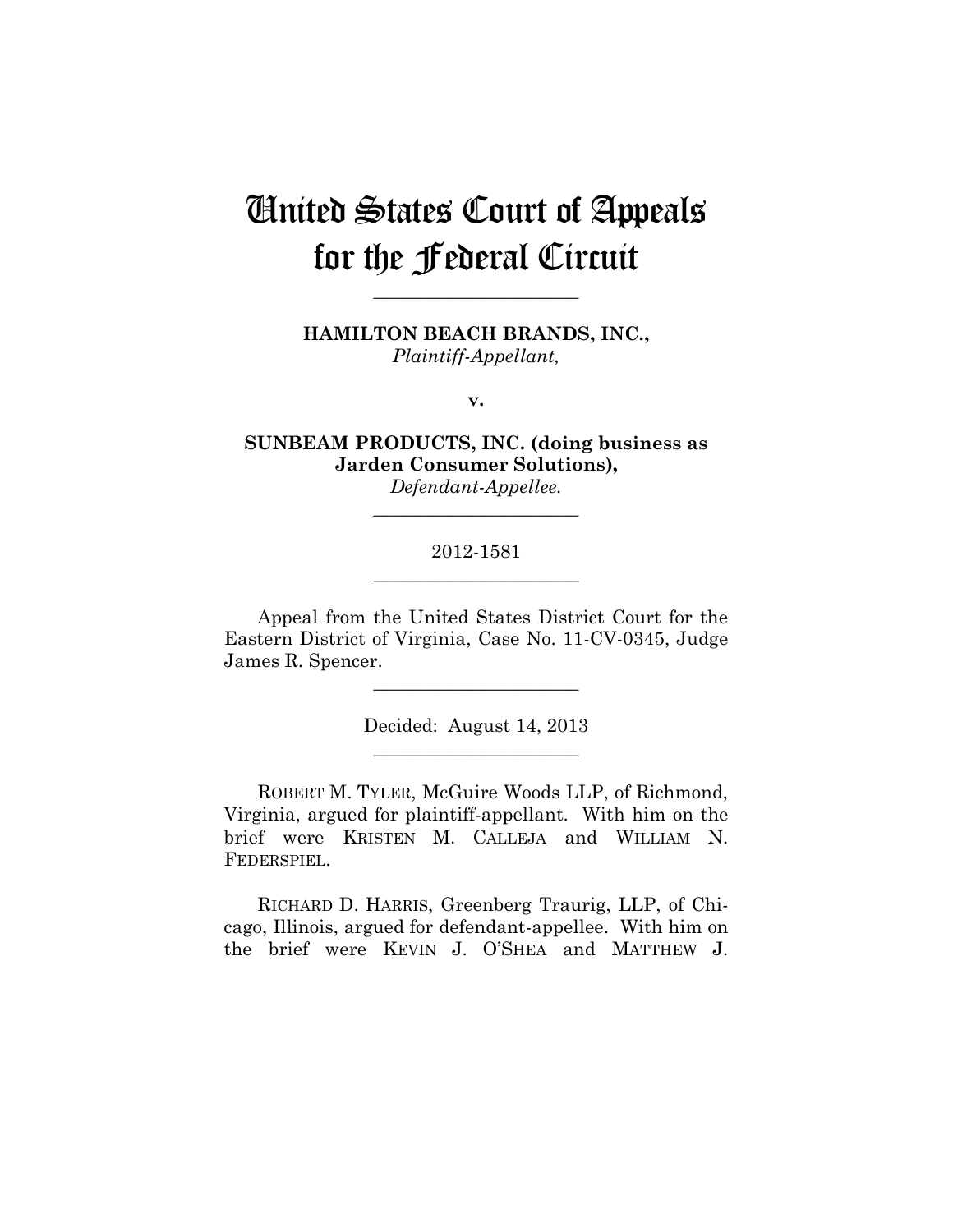2 HAMILTON BEACH BRANDS, INC. V. SUNBEAM PRODUCTS, INC.

LEVINSTEIN. Of counsel on the brief was KIMBERLY WARSHAWSKY, of Phoenix, Arizona.

**\_\_\_\_\_\_\_\_\_\_\_\_\_\_\_\_\_\_\_\_\_\_** 

Before O'MALLEY, BRYSON, and REYNA, *Circuit Judges.*

Opinion for the court filed by *Circuit Judge* O'MALLEY.

Dissenting opinion filed by *Circuit Judge* REYNA.

## O'MALLEY, *Circuit Judge*.

Hamilton Beach Brands, Inc. ("Hamilton Beach") appeals from the decision of the United States District Court for the Eastern District of Virginia granting in part Sunbeam Products, Inc.'s ("Sunbeam") motion for summary judgment finding claims 1 and 3–7 ("asserted claims") of U.S. Patent No. 7,947,928 ("the '928 patent") invalid as anticipated. The district court also found that Sunbeam did not literally infringe the asserted claims of the '928 patent. Hamilton Beach's appeal is timely, and we have jurisdiction under 28 U.S.C. § 1295(a)(1). For the reasons below, we *affirm* the district court's ruling that the asserted claims are invalid under the on-sale bar.

## I. BACKGROUND

Hamilton Beach and Sunbeam are direct competitors in the small kitchen appliance industry. Both Hamilton Beach and Sunbeam sell competing versions of "slow cookers," which are electrically heated lidded pots that are used to cook food at low temperatures for long periods. *See* New Oxford English Dictionary (3d ed. 2010) ("slow cooker, n. a large electric pot used for cooking food"). Hamilton Beach is the assignee of the '928 patent, which is directed to a particular type of portable slow cooker.

The '928 patent, filed June 4, 2010, is a continuation of U.S. Patent Application No. 12/255,188, which, in turn, is a continuation of U.S. Patent Application No. 11/365,222 ("the '222 application"). The '222 application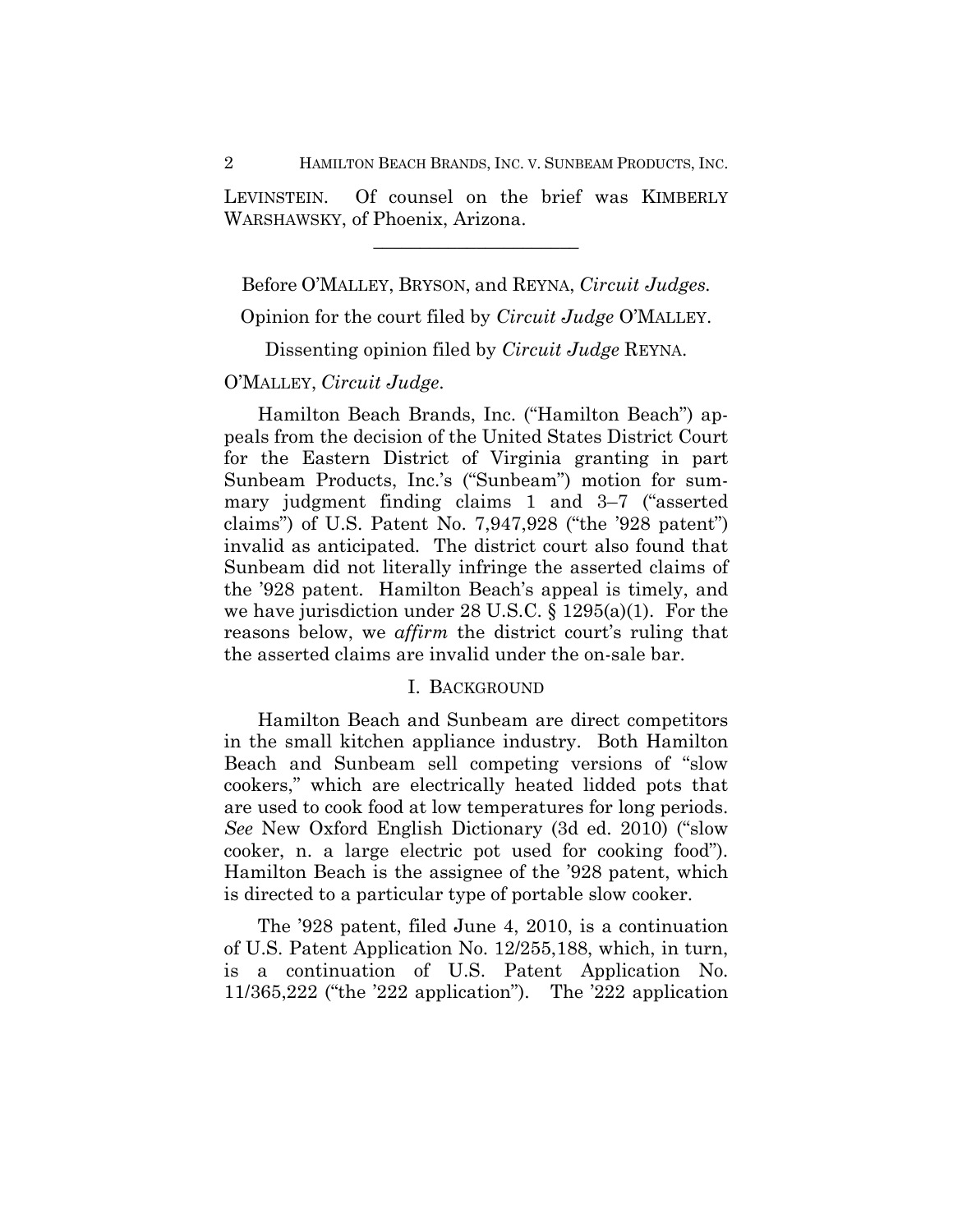was filed on March 1, 2006 and issued on February 3, 2009, as U.S. Patent No. 7,485,831 ("the '831 patent"). In other words, the '928 patent directly at issue in this case is the "grandchild" of the '831 patent. The '831 patent disclosed a "portable" slow cooker. The claimed slow cooker included clips used to seal the detachable lid of the device on the housing of the cooker. The sealing action provided by the clips is intended to limit leaking during transport. *See* '831 patent, col. 1, ll. 16–34. The '831 patent provides an image of a preferred embodiment:



'831 patent, col. 2, ll. 29–34. The written description provides that at least one "clip" (element 22) is used, among other elements, to seal the lid onto the body of the slow cooker. *Id.*, col. 5, ll. 13–46.

Hamilton Beach's commercial embodiment of its patented invention is the Stay or Go® slow cooker. According to Hamilton Beach, the Stay or Go® slow cooker was a tremendous commercial success and increased Hamilton Beach's market share by over 30 percent. In response to Hamilton Beach's success, Sunbeam, the previous market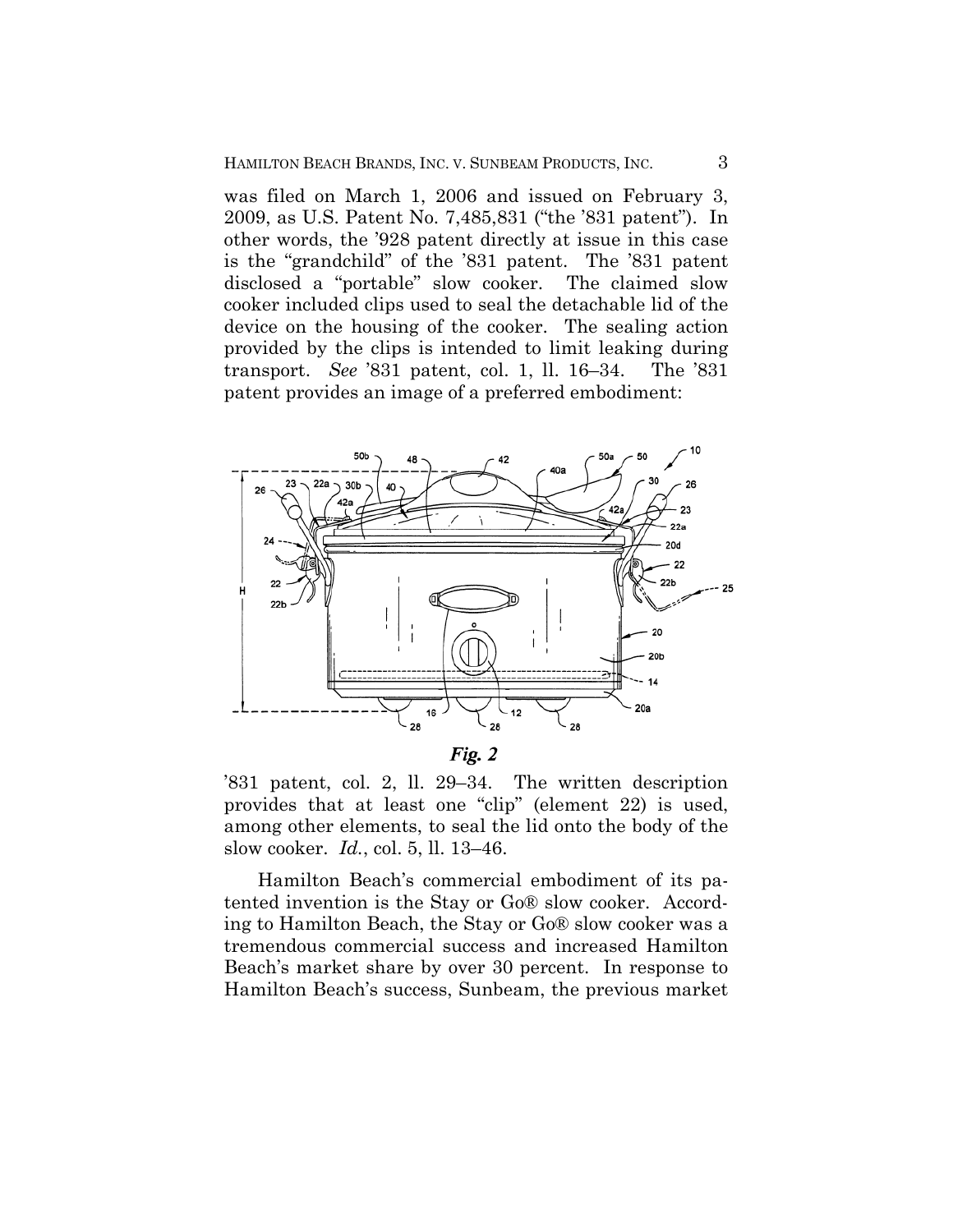leader, developed a competing slow cooker called the Cook & Carry®. Sunbeam attempted to design around the '831 patent claims by mounting sealing clips on the lid of the slow cooker rather than on the body.

Hamilton Beach responded to Sunbeam's introduction of its slow cooker by filing a continuation of the '222 application, which eventually matured into the '928 patent. As could be predicted, the '928 patent claimed a slow cooker with sealing clips on the lid of the slow cooker. *See* '928 patent, col. 8, ll. 34–49. During prosecution of the '928 patent, Hamilton Beach argued that a person of ordinary skill in the art would recognize that placing the clips on the lid was wholly consistent with the original disclosure in the '222 application. The patent office agreed, and the '928 patent issued on May 24, 2011. That same day, Hamilton Beach filed suit alleging that Sunbeam's Cook & Carry® slow cooker infringed the '928 patent. *See Hamilton Beach Brands, Inc. v. Sunbeam Prods., Inc.*, 3:11-cv-00345-JRS, ECF No. 1 (E.D. Va. May 24, 2011).

Hamilton Beach alleged that Sunbeam's Cook & Carry® slow cooker infringed claims 1 and 3–7 of the '928 patent ("asserted claims"). Claim 1 is representative and provides:

1. A slow cooker for heating of food stuffs, the slow cooker comprising:

a housing having a base and a side wall extending therefrom to define a heating cavity within the housing, the housing further having a housing rim at a first, free edge of the side wall defining an opening to the heating cavity;

a heating element disposed within the housing sufficiently proximate the heating cavity to heat the heating cavity;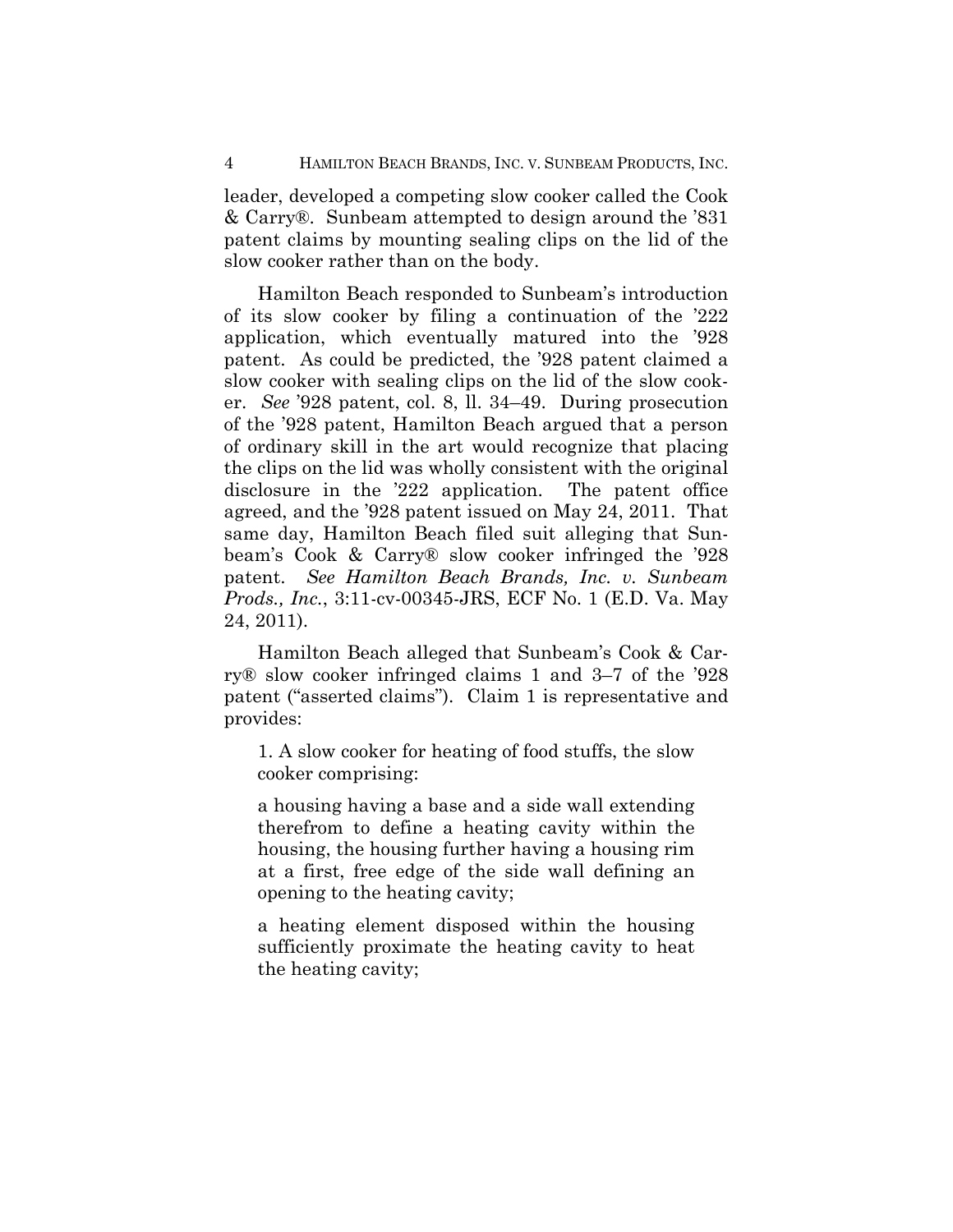a container having a generally hollow interior and a container rim defining an opening for accessing the interior thereof, the interior being capable of retaining the food stuffs therein, the container being shaped and sized to fit within the heating cavity of the housing for heating thereof by the heating element;

a lid sized and shaped to at least partially cover the opening of the container when placed on the container rim, the lid having a gasket around an outer edge thereof for sealing engagement with the container rim; and

at least one clip mounted between the lid and the side wall of the housing, the at least one clip being an over-the-center clip having a hook and a catch, one of the hook and catch being mounted on one of the lid and side wall of the housing and the other of the hook and catch being mounted on the other of the lid and side wall of the housing, the at least one clip being selectively engageable with the lid and side wall of the housing to selectively retain the lid in sealing engagement with the container rim to inhibit leakage of the food stuffs from the interior of the container, wherein the housing and lid have a vertical height, the at least one clip being disposed entirely within the vertical height of the housing and lid to facilitate storage and transport of the slow cooker when the at least one clip is engaged with the lid and side wall of the housing.

#### '928 patent, col. 8, ll. 16–49.

Two days after filing suit, Hamilton Beach moved for a preliminary injunction, which the district court denied*. See Hamilton Beach Brands, Inc. v. Sunbeam Prods., Inc.*, 3:11-cv-00345-JRS, ECF No. 58 (E.D. Va. Aug. 15, 2011). A few months later, the district court construed a number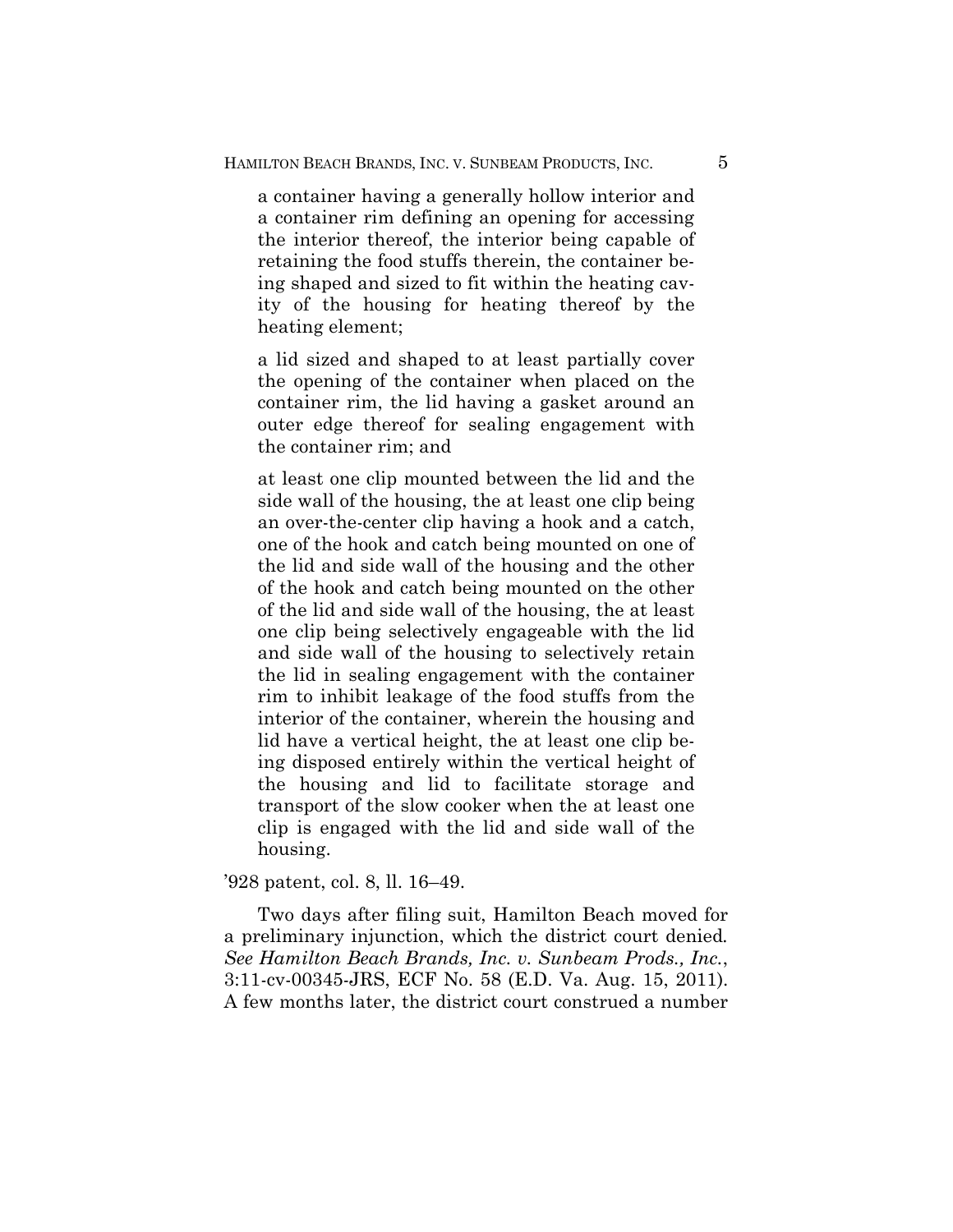of claim terms and then entertained the parties' motions for summary judgment. *See Hamilton Beach Brands, Inc. v. Sunbeam Prods., Inc.*, 3:11-cv-00345-JRS, ECF No. 79 (E.D. Va. Dec. 20, 2011).

Sunbeam moved the court for summary judgment, contending that its Cook & Carry® slow cooker did not infringe the asserted claims. Sunbeam also argued that the asserted claims of the '928 patent were invalid because Hamilton Beach could not claim priority to the '831 patent as it introduced new matter into the '928 written description, which rendered the '928 patent's claims anticipated under 35 U.S.C. § 102(a) and (b). Sunbeam further claimed that Hamilton Beach offered for sale and publicly used the Stay or Go® slow cooker, the commercial embodiment of the '831 patent, more than one year prior to the earliest possible filing date, i.e., one year prior to the '831 patent's application date—March 1, 2006 (the '831 patent's application date and the earliest possible filing date), rendering the '928 patent claims invalid. Sunbeam last contended that the '928 patent claims were invalid as obvious. Hamilton Beach moved the court for a finding that the '928 patent claims were not invalid on the ground that no new matter was added.

The district court granted Sunbeam's motion, finding that the Cook & Carry® slow cooker did not infringe the asserted claims of the '928 patent. *See Hamilton Beach Brands, Inc. v. Sunbeam Prods., Inc.*, 3:11-cv-00345-JRS, ECF No. 200 (E.D. Va. July 13, 2012). The district court also concluded that the '928 patent was invalid because it was not entitled to an earlier filing date than the one listed on its face because Hamilton Beach added new matter when it filed its continuation; therefore, the sales of the Stay or Go® slow cooker more than one year before that date served as invalidating sales and uses of the '928 patent under the on-sale and public use bars of 35 U.S.C.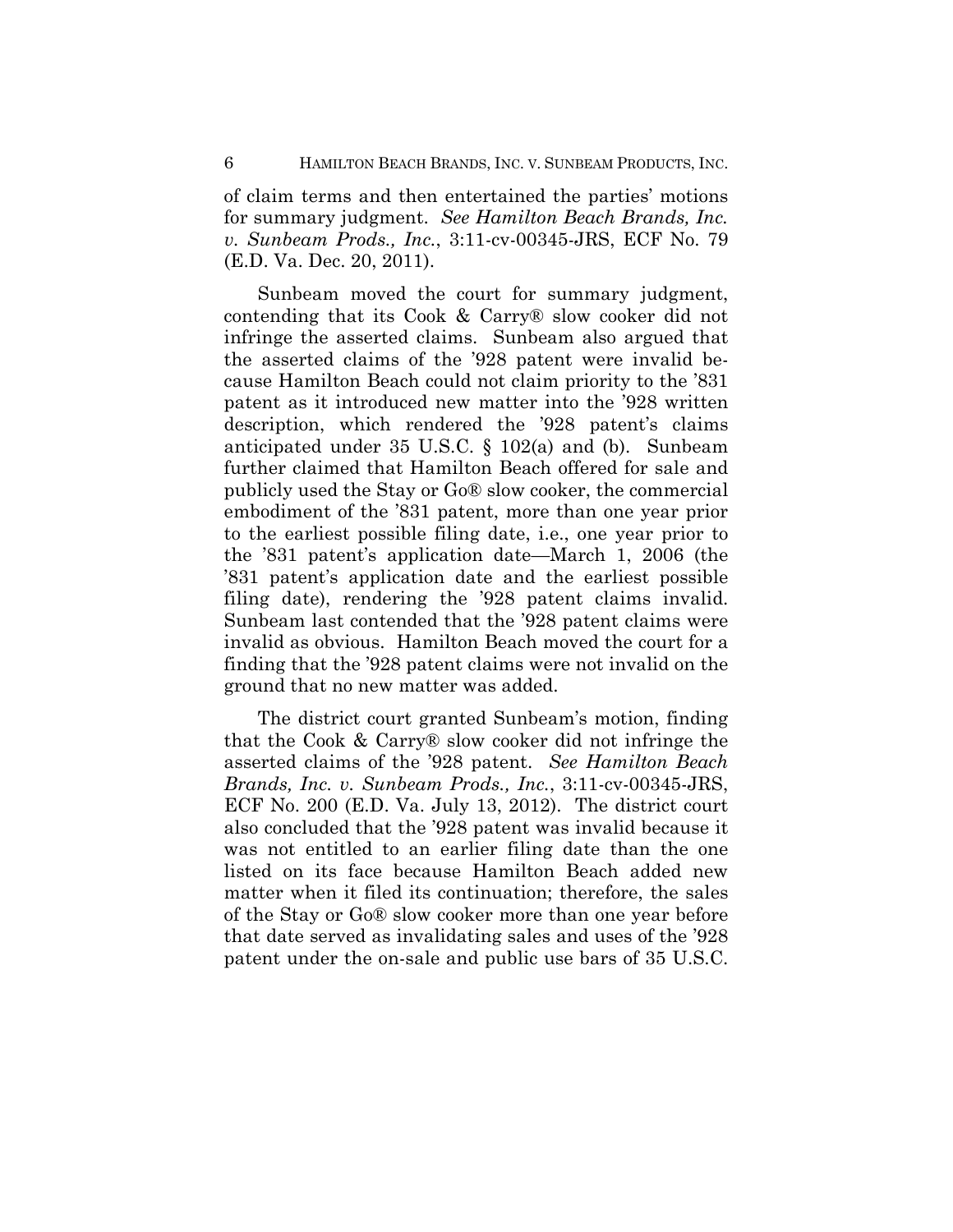§ 102(b)1. *Id.* And, the district court found that, even if the '928 patent was entitled to an earlier priority date coincident with the '222 application, there were invalidating commercial offers to sell the Stay or Go® slow cooker prior to the critical date. *Id.* The district court, however, determined that Sunbeam did not establish its public use defense with respect to the '222 application date or that the patent was obvious. *Id.* Hamilton Beach then filed this appeal.

#### II. DISCUSSION

The district court found that Hamilton Beach's purchase order with its foreign supplier for the Stay or Go® amounted to an invalidating commercial offer for sale under the on-sale bar of 35 U.S.C. § 102(b). We agree with the district court that Hamilton Beach's transaction with its foreign supplier in early 2005 was an offer for sale of a product that anticipated the asserted claims and that the invention was ready for patenting prior to the critical date. As discussed below, therefore, we hold the asserted claims of the '928 patent invalid under § 102(b). Consequently, we find the remaining issues on appeal moot.

## A. LEGAL STANDARD

We apply the law of the regional circuit when reviewing summary judgment decisions. *Brilliant Instruments, Inc., v. GuideTech, LLC*, 707 F.3d 1342, 1344 (Fed. Cir. 2013) (citing *Lexion Med., LLC v. Northgate Techs., LLC, Inc.*, 641 F.3d 1352, 1358 (Fed. Cir. 2011)). The Fourth

 $\overline{a}$ 

<sup>1</sup> Congress recently changed the language and structure of 35 U.S.C. § 102. *See* Leahy-Smith America Invents Act, PUB. L. NO. 112-29. Because this case was filed before the effective date of the change, we refer to the old version of § 102(b).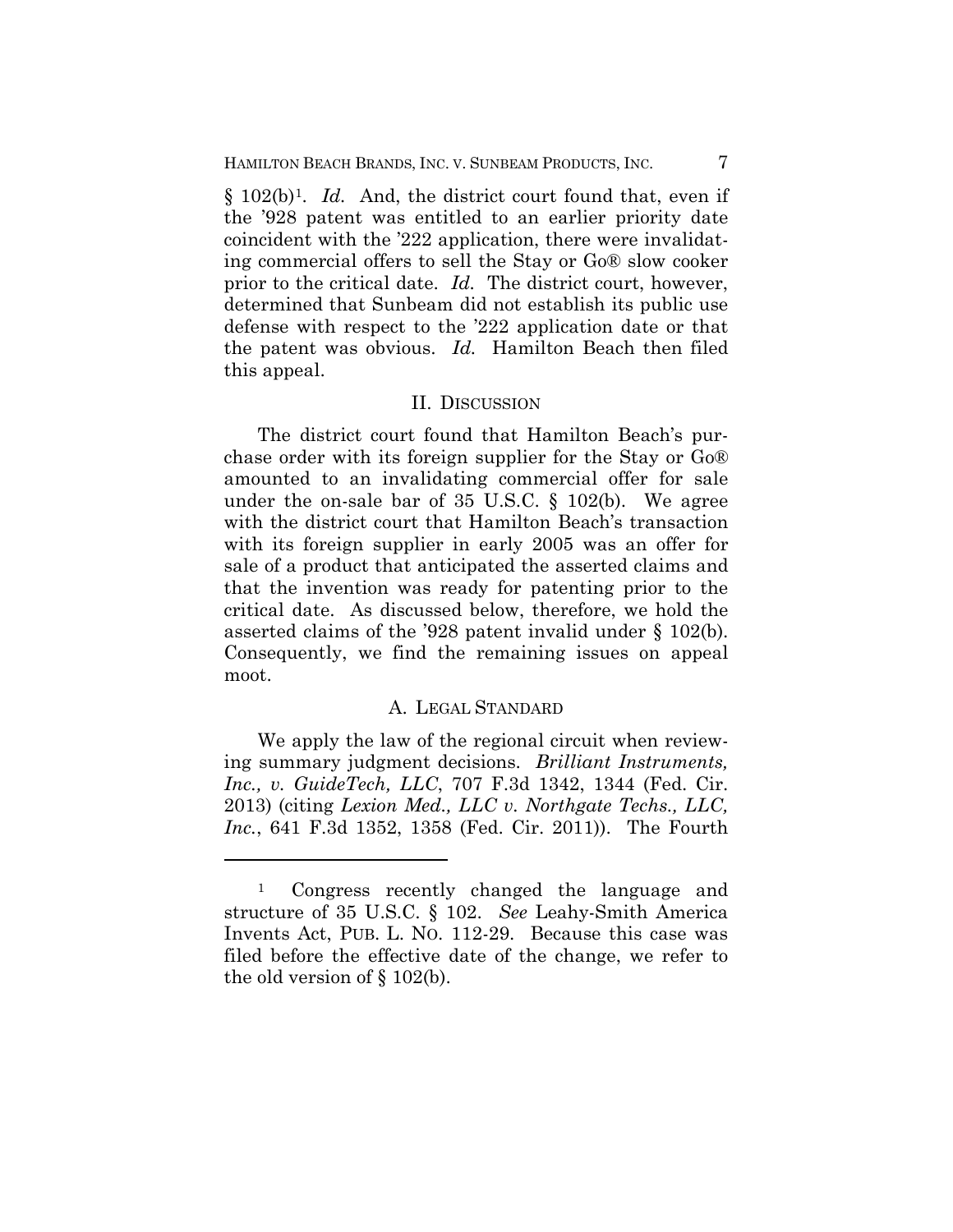#### 8 HAMILTON BEACH BRANDS, INC. V. SUNBEAM PRODUCTS, INC.

Circuit reviews the grant of summary judgment de novo. *Nader v. Blair*, 549 F.3d 953, 958 (4th Cir. 2008). "The district court should only grant a motion for summary judgment where there is no genuine dispute as to an issue of material fact, and the moving party is entitled to summary judgment as a matter of law." *Id.* (citing *Nguyen v. CNA Corp.*, 44 F.3d 234, 236 (4th Cir. 1995)).

The on-sale bar applies when two conditions are satisfied before the critical date: (1) the claimed invention must be the subject of a commercial offer for sale; and (2) the invention must be ready for patenting. *Pfaff v. Wells Elecs., Inc.*, 525 U.S. 55, 67 (1998). An actual sale is not required for the activity to be an invalidating commercial offer for sale. *Atlanta Attachment Co. v. Leggett & Platt, Inc.*, 516 F.3d 1361, 1365 (Fed. Cir. 2008). An attempt to sell is sufficient so long as it is "sufficiently definite that another party could make a binding contract by simple acceptance." *Id.* (citing *Netscape Commc'ns Corp. v. Konrad*, 295 F.3d 1315, 1323 (Fed. Cir. 2002)). "In determining such definiteness, we review the language of the proposal in accordance with the principles of general contract law." *Id.* 

An invention is "ready for patenting" when prior to the critical date: (1) the invention is reduced to practice; or (2) the invention is depicted in drawings or described in writings of sufficient nature to enable a person of ordinary skill in the art to practice the invention. *Id.* The on-sale bar is a question of law based on underlying factual findings. *See Grp. One, Ltd. v. Hallmark Cards, Inc.*, 254 F.3d 1041, 1045–46 (Fed. Cir. 2001); *see also Leader Technologies, Inc. v. Facebook, Inc.*, 678 F.3d 1300, 1305 (Fed. Cir. 2012) ("Whether a patent is invalid for a public use or sale is a question of law, reviewed de novo, based on underlying facts, reviewed for substantial evidence following a jury verdict."); *Electromotive Division of General Motors Corp. v. Transportation Systems Division of General Electric Co.*, 417 F.3d 1203, 1209-10 (Fed. Cir.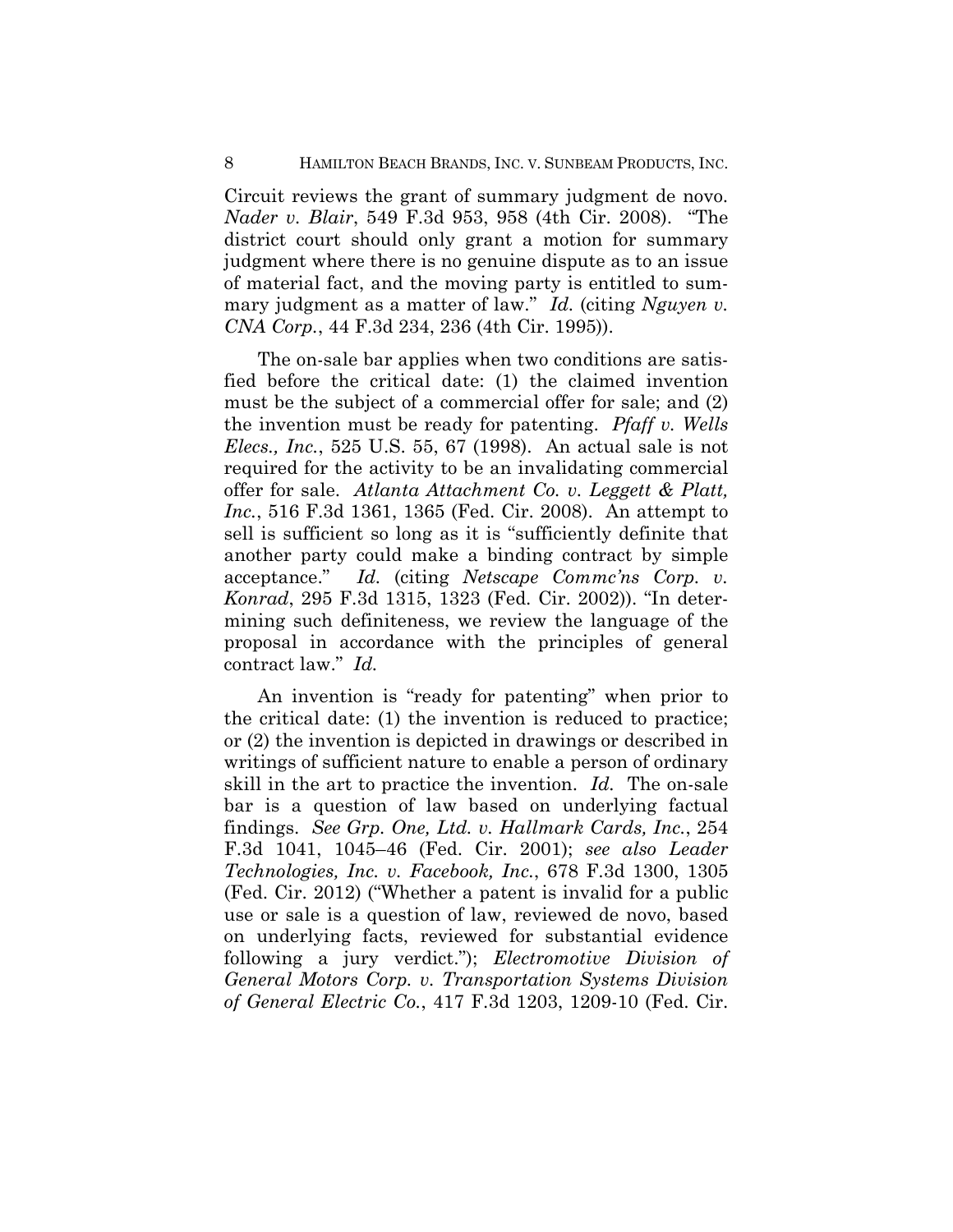2005) ("Whether an invention was on sale within the meaning of § 102(b) is a question of law that we review de novo based upon underlying facts, which we review for clear error.").

### B. ANALYSIS

Sunbeam contended that Hamilton Beach's foreign supplier offered to sell the Stay or Go® slow cooker, a commercial embodiment of the '831 and '928 patents, to Hamilton Beach prior to the relevant critical date of March 1, 2005. The district court agreed and found that the claimed invention in the '831 and '928 patents was offered for sale and was ready for patenting before the critical date.

At the outset, there are three important points to note. First, while the trial court found that the relevant critical date for the '928 patent was June 4, 2009, because the patent included new matter—a finding which would clearly invalidate that patent under § 102(b)—it alternatively found that the on-sale bar applied even if the '928 patent was entitled to the '831 patent's critical date, i.e., March 1, 2005. Because we do not address the trial court's new matter finding, we employ the earlier critical date in our § 102(b) analysis, a date more favorable to Hamilton Beach. Second, there is no "supplier exception" to the on-sale bar. *See Special Devices, Inc. v. OEA, Inc.*, 270 F.3d 1353, 1355 (Fed. Cir. 2001). Thus, it is of no consequence that the "commercial offer for sale" at issue in this case was made by Hamilton Beach's own supplier and was made to Hamilton Beach itself. Finally, a commercial offer for sale made by a foreign entity that is directed to a United States customer at its place of business in the United States may serve as an invaliding activity. *In re Caveney*, 761 F.2d 671, 676–77 (Fed. Cir. 1985). It is undisputed that Hamilton's Beach's foreign supplier directed its activity to Hamilton Beach within the United States.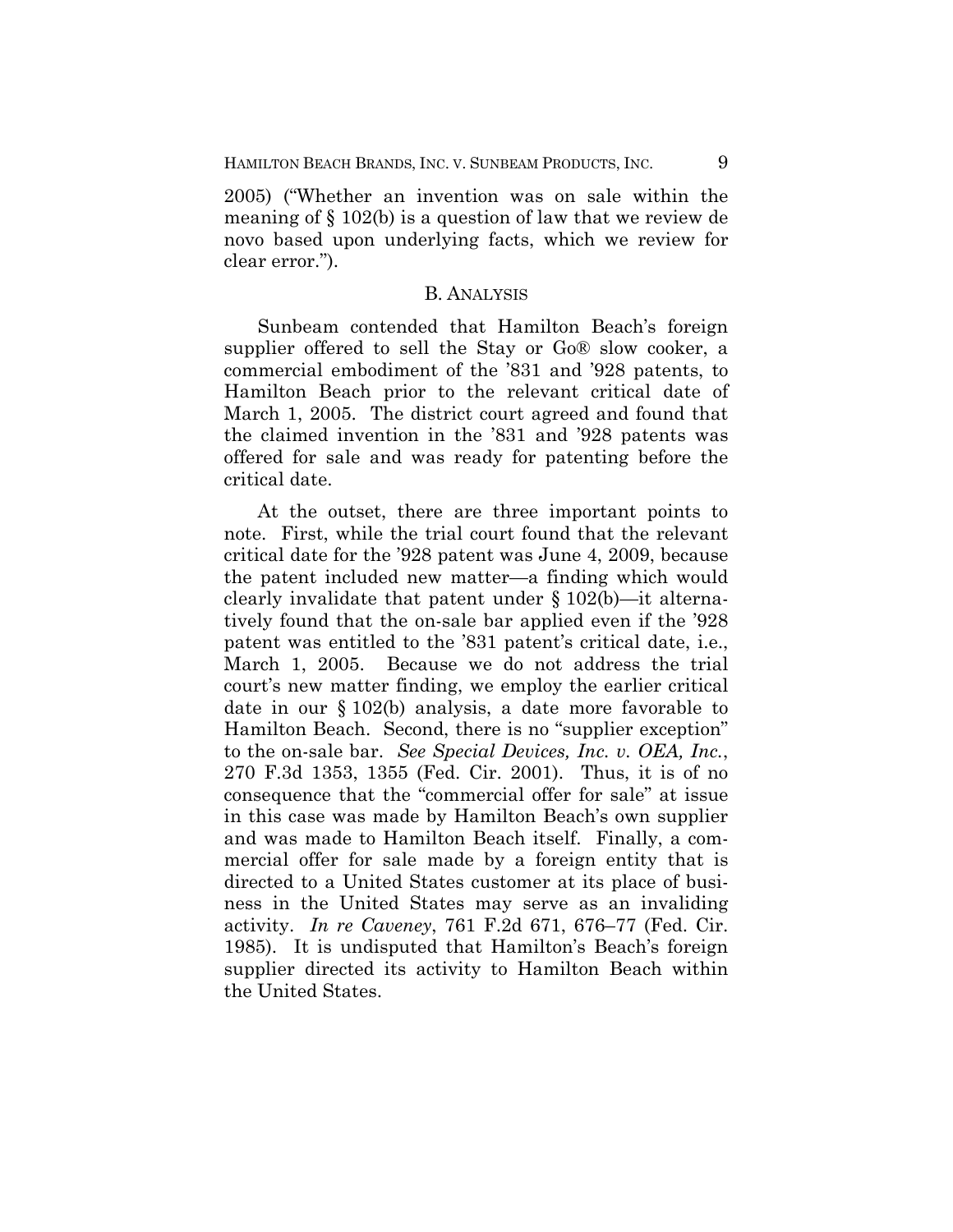## 1. COMMERCIAL OFFER FOR SALE

The district court found that Hamilton Beach's interaction with its supplier was dispositive regarding whether the patented invention was the subject of a commercial offer for sale. We agree, albeit on slightly different grounds.

On February 8, 2005, Hamilton Beach issued a purchase order to its supplier for manufacture of its Stay or Go® slow cookers. Hamilton Beach listed on the purchase order its facility in Tennessee as the shipping address and its office in Virginia as the billing address. Hamilton Beach also listed the specific quantity—almost 2000 units, part number, unit price, and requested delivery date for the slow cookers.On February 25, 2005, the supplier, via email, confirmed that it had received the purchase order and noted that it would begin production of the slow cookers after receiving Hamilton Beach's release.

As noted by the district court, in the small kitchen appliance industry, such a purchase order is a typical transaction. The transaction involves a manufacturer transmitting a purchase order to a vendor or supplier, with the supplier fulfilling that order by manufacturing the requested items. In that scenario, the manufacturer makes the initial contact, which is an offer to *buy*. The district court, relying on *Linear Tech. Corp. v. Micrel, Inc.*, 275 F.3d 1040, 1052 (Fed. Cir. 2001), found that an offer to buy a patented invention prior to the critical date amounts to an invalidating sale under § 102(b) as long as the offer is accepted and a binding contract to sell is formed. *Id.* at 1052.

In *Linear Tech*, Linear Technology Corporation ("LTC") created the LT1070 chip, which was "a functioning version of the [claimed] invention." *Id.* at 1043–44. Prior to the critical date and release of the chip, LTC's European distributors submitted purchase orders, or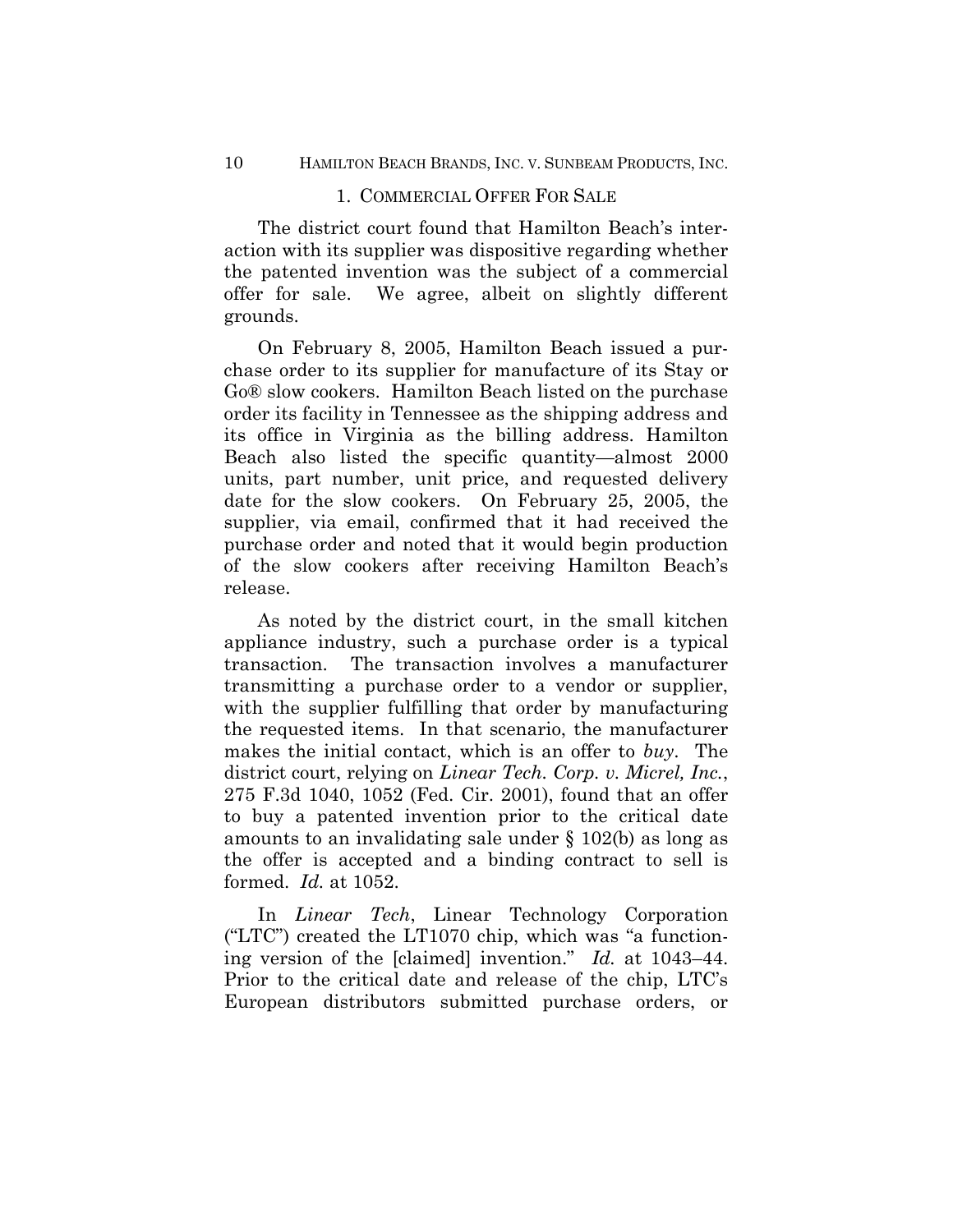offers to buy, the LT1070. *Id.* at 1044–45, 1052. Upon receipt of these offers to buy, LTC would create dummy accounts in its sales software until the chip was ready for release, but did not otherwise respond to the buyers' offers. *Id.* Once the chip was officially released, LTC customer service representatives would convert the dummy orders into normal orders which it would then accept. *Id.* The buyers were never required to take any action beyond their initial offers to buy. *Id.*

Based on those facts, this court stated that "[t]he question is whether LTC accepted [the foreign distributors' offers to buy] before [the critical date], because if so, then it entered into a binding contract to sell the LT1070 that invalidates the [patent-in-suit]." This court found that, because LTC never communicated acceptance of the distributors' offers to buy prior to the critical date, there was no completed sale, and, thus, no invalidating sale. *Id.* at 1052–1054.

Relying on *Linear Tech*, the district court in this case stated that, if the transactions and communications between Hamilton Beach and its supplier formed a *binding contract*, *Pfaff's* first prong would be met. The district court then analyzed the communications between Hamilton Beach and its supplier and found that the supplier's response email in February 2005—prior to the March 1, 2005 critical date—was an objective manifestation of assent that created a binding contract between the parties for sale of the patented product.The parties spend much of their briefing on appeal debating the propriety of this conclusion. While the district court's conclusion that the claims of the '928 patent are invalid under § 102(b) was correct, there was no need for the district court to require a binding contract on these facts; *Linear Tech* is factually distinguishable, making the lower court's and parties' reliance on it misplaced.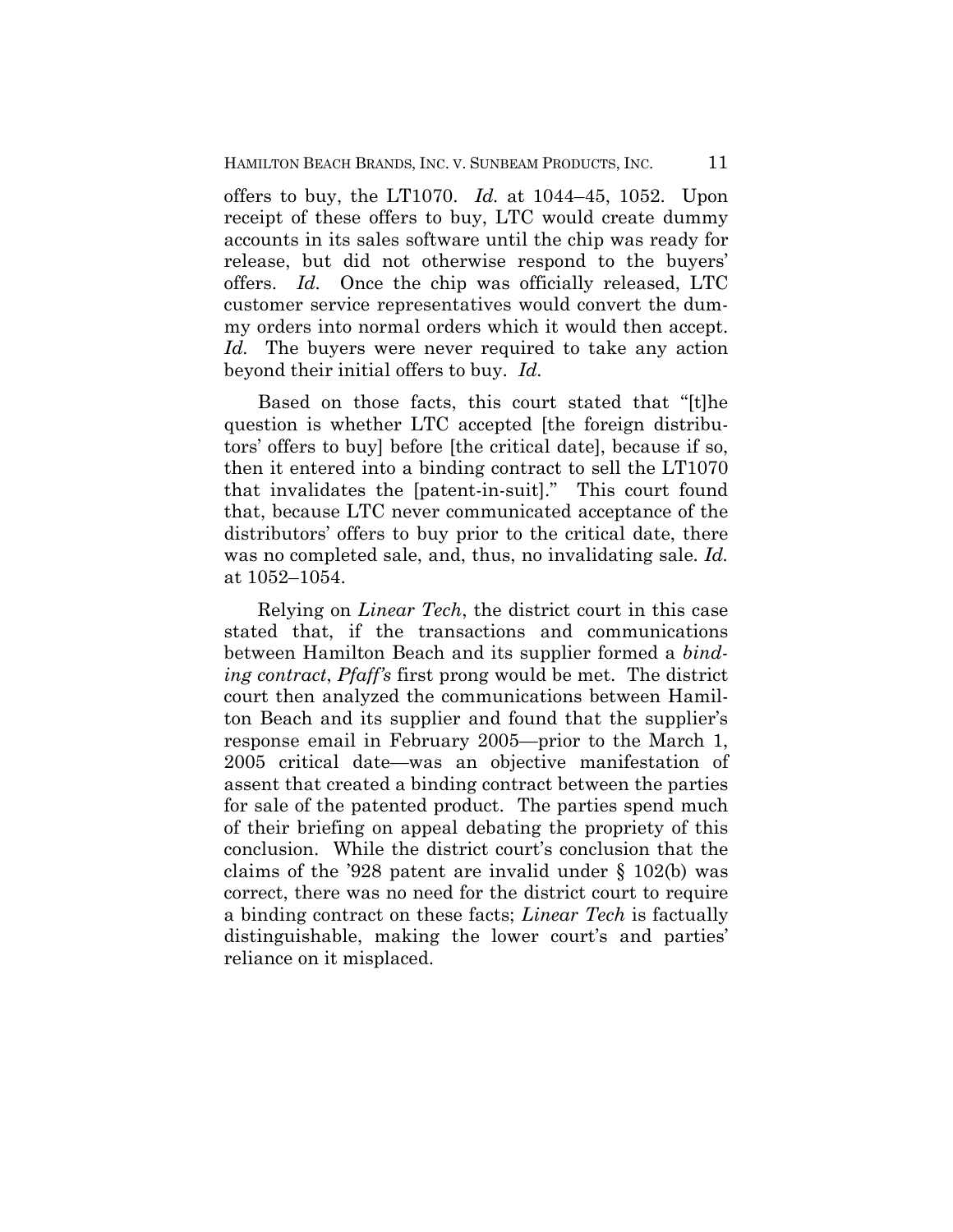#### 12 HAMILTON BEACH BRANDS, INC. V. SUNBEAM PRODUCTS, INC.

After Hamilton Beach sent the February 8, 2005, purchase order to its supplier, the supplier responded that it had received the order *and was ready to fulfill it* upon Hamilton Beach's "release." The email also listed specific details of what the order would entail. These circumstances are notably different than those in *Linear Tech*, because LTC never responded to the foreign distributors' offers to buy until after the critical date. The significance of this second communication is important, but not for the precise reason the district court found. As this court has repeatedly stated, a commercial offer for sale under § 102(b) is "one which the other party *could* make into a binding contract by simple acceptance." *Grp. One Ltd.*, 254 F.3d at 1048; *see also Lacks Indus., Inc. v. McKechnie Vehicle Components, USA, Inc.*, 322 F.3d 1335, 1348 (Fed. Cir. 2003); *Dana Corp. v. Am. Axle & Mfg., Inc.*, 279 F.3d 1372, 1377 (Fed. Cir. 2002).

Hamilton Beach takes aim at the district court's reliance on the supplier's response email requesting a "release" before it could begin production of the slow cookers. Hamilton Beach points to the parties' corporate purchase agreement which allegedly required Hamilton Beach to give a certified review and approval of a final product to its supplier before shipment of any product. Hamilton Beach consequently argues that, because it did not provide that "release" until after the critical date, there was no binding pre-critical date *contract*, as it says *Linear Tech* requires. Even accepting all of Hamilton Beach's factual contentions as true, they are not determinative of whether the communications with its supplier amounted to a commercial offer for sale.

Hamilton Beach's supplier responded prior to the critical date that it was ready to fulfill the order. In other words, the *supplier* made an *offer* to sell the slow cookers to Hamilton Beach. At that point, the commercial offer for sale was made and, under the governing corporate purchase agreement, Hamilton Beach could accept the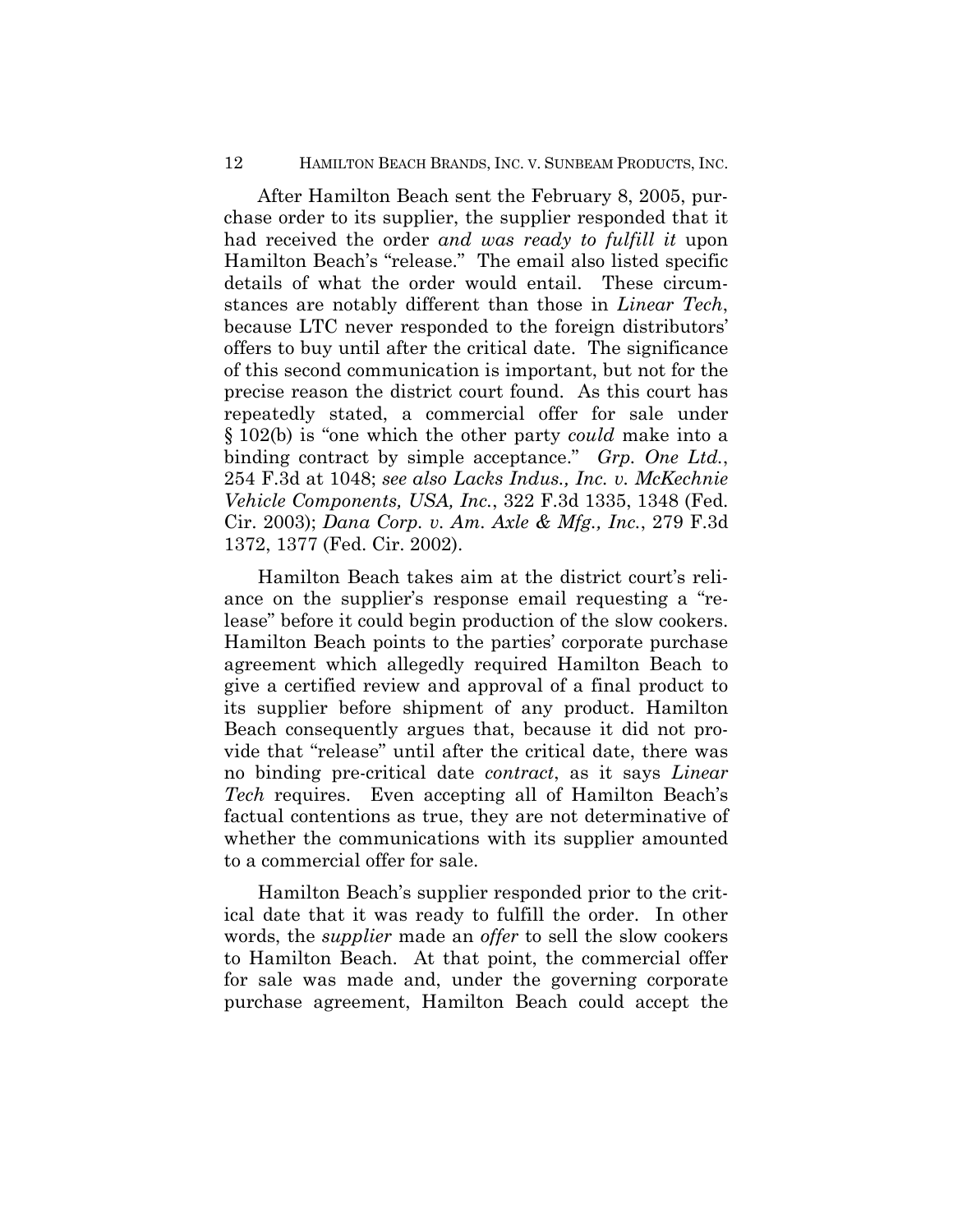offer when it so pleased. And, Hamilton Beach concedes, as it must, that, had it provided a "release" any time after it received that email, a binding contract would have been formed. *See* Oral Argument at 9:07–13:00, *available at* http://www.cafc.uscourts.gov/oral-argument-

recordings/2013-03-05/all. As such, even if the parties had not entered into a *binding* contract when the supplier responded to the purchase order, the response, nevertheless, was a commercial *offer* for sale that Hamilton Beach could have made into a binding contract by simple acceptance. This was enough to satisfy *Pfaff's* first prong without the need for a binding contract. *Grp. One Ltd.*, 254 F.3d at 1046; *see also Lacks Industries, Inc.*, 322 F.3d at 1348; *Dana Corp.*, 279 F.3d at 1377. To the extent the parties and the district court read *Linear Tech* to require more, they were wrong.<sup>2</sup>

 $\overline{a}$ 

<sup>2</sup> The dissent does not dispute that a firm offer for sale occurred in this case or that the offer for sale was for almost 2000 units of the Stay or Go® slow cooker. Instead, it argues that no "commercial" sale occurred because the offer pertained to items that were to be purchased for "experimental use." No experimental use defense has been asserted by Hamilton Beach in this case, however—neither at the trial court level nor before this court. "Experimental use" is simply not at issue. There is, thus, no threat that this decision will have any impact on that defense; it certainly will not "eviscerate" that defense as the dissent fears. Given the dissent's citation to *Pfaff*, it appears that the dissent is confusing the concept of experimental use with whether an invention is ready for patenting at the time a sale or offer for sale occurs. We discuss the ready for patenting prong of the § 102(b) analysis below.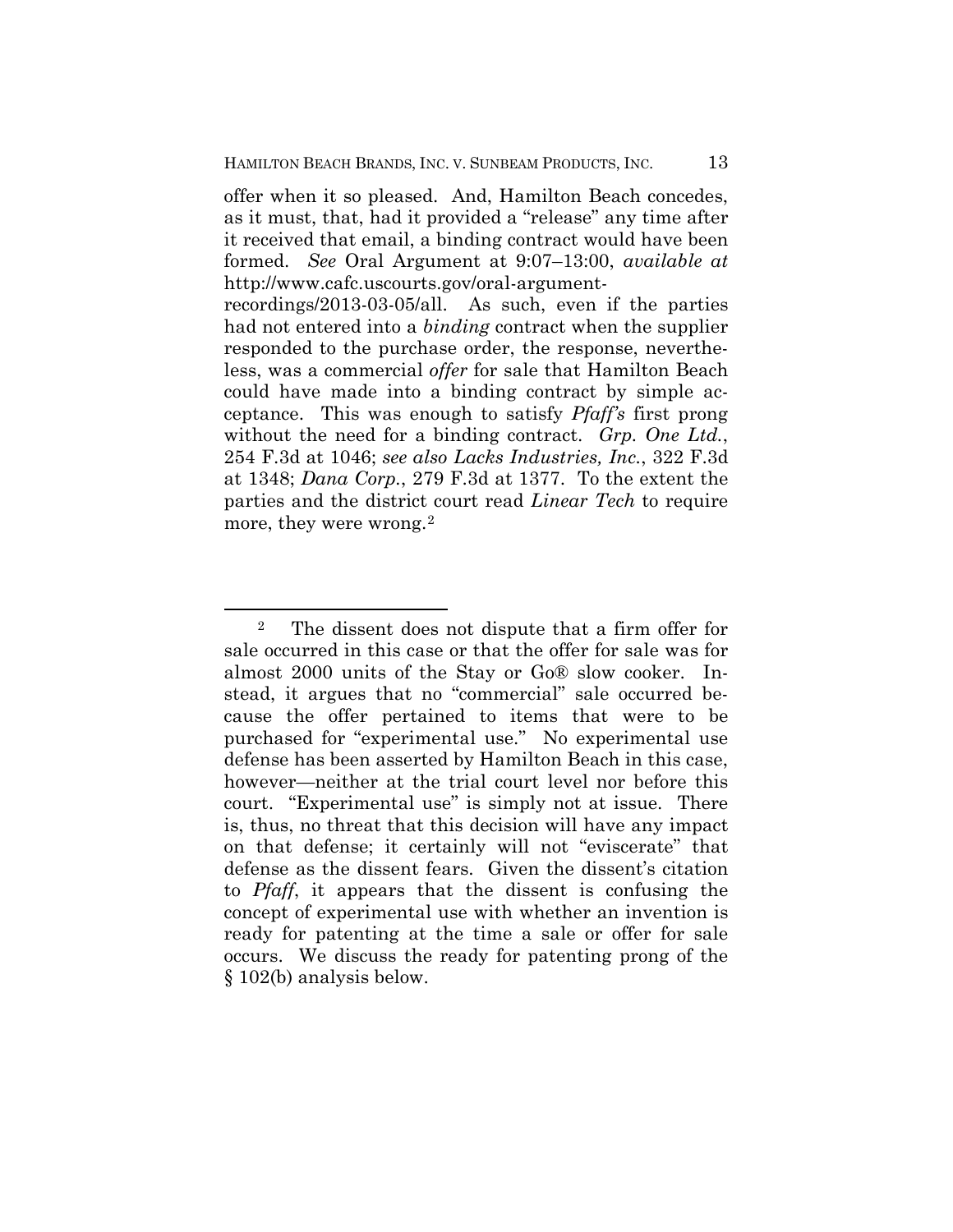## 2. READY FOR PATENTING

A product is "ready for patenting" for purposes of the on-sale bar under  $\S 102(b)$  if the claimed invention is: (1) reduced to practice; or (2) depicted in drawings or other descriptions "that were sufficiently specific to enable a person skilled in the art to practice the invention." *Pfaff*, 525 U.S. at 67–68; *see also Weatherchem Corp. v. J.L. Clark, Inc.*, 163 F.3d 1326, 1332–34 (Fed. Cir. 1998) (holding that drawings depicting and samples of the claimed invention were sufficiently definite to enable a person of skill in the art to practice the invention). The district court explained that Hamilton Beach held precritical date meetings with many of its retail customers' buying agents and presented detailed descriptions and depictions of the Stay or Go® slow cooker. At these meetings and presentations, Hamilton Beach showed and distributed Computer Aided Design ("CAD") drawings depicting the Stay or Go® slow cooker. The district court found that these detailed drawings and descriptions from Hamilton Beach's meetings, coupled with the communications with its supplier, demonstrated that the invention was ready for patenting.

Hamilton Beach contends that the district court erred in finding that the product that was the subject of the purchase order was ready for patenting because the district court failed to conduct an element-by-element analysis of the precise product that was the subject of the purchase order. Hamilton Beach's argument is misplaced.

First, the Stay or Go® slow cooker is a commercial embodiment of the '928 patent, a fact that Hamilton Beach does not, and cannot, dispute. And, the Stay or Go® slow cooker is the same product that Hamilton Beach both ordered from its foreign supplier and marketed to its retail customers before the critical date. This marketing included presentations that depicted and described the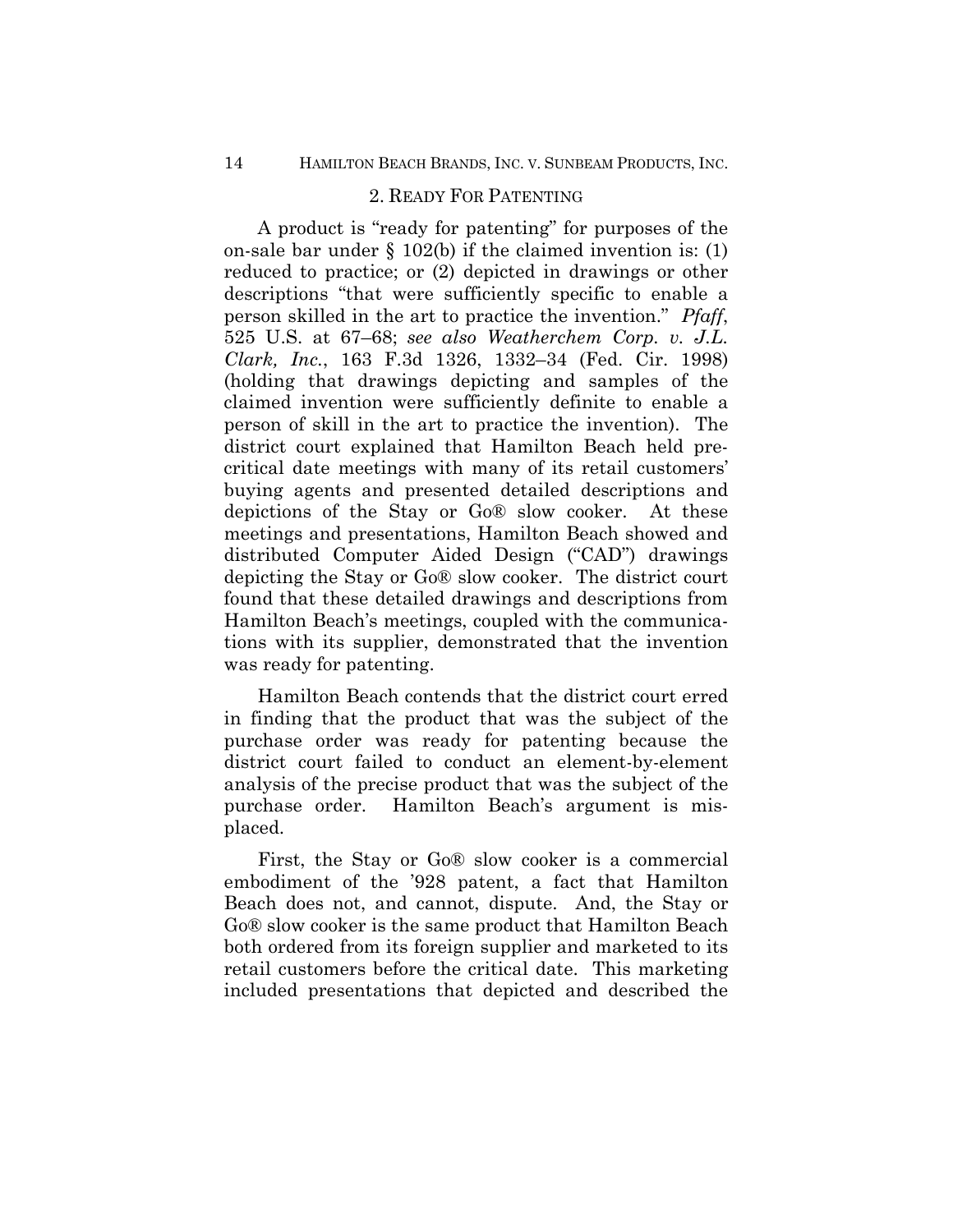patentable features of the invention, such as the side clips and lid gasket used to keep the lid in place and seal the food inside.The district court found as much.

Hamilton Beach argues, however, that the district court was required to do an element-by-element analysis on the prototypes and product samples on which it was working prior to the critical date. Hamilton Beach contends that such an analysis would show that the samples it marketed, and the specifications upon which it premised its own purchase order, did not meet an important limitation in the asserted claims: that the lid be retained in a "sealing engagement with the container rim to inhibit leakage of the food stuffs from the interior of the container." '928 patent, col. 8, ll. 42–44. Hamilton Beach alleges that neither its own engineers nor its supplier were able to perfect a slow cooker that met that limitation until "months" after the critical date.

After review of the district court's analysis and the facts in this record, we perceive no error in the district court's conclusion that the product was ready for patenting prior to the critical date. Sunbeam proffered what the district court described as a "veritable tome" of evidence from Hamilton Beach's meeting with its retail customers that provided specific descriptions of the Stay or Go® slow cooker, as well as CAD drawings depicting the Stay or Go®, that contained all the limitations of the '831 and '928 patents. Under the "ready for patenting" prong, so long as the descriptions and depictions of the slow cooker are sufficiently precise to enable a person of ordinary skill to build the invention, the district court properly concluded that the invention was "ready for patenting." *Pfaff*, 525 U.S. at 67–68.

The CAD drawings and descriptions from these presentations—containing the same specifications provided to Hamilton Beach's supplier—are more than enough to enable a person of ordinary skill in the art to practice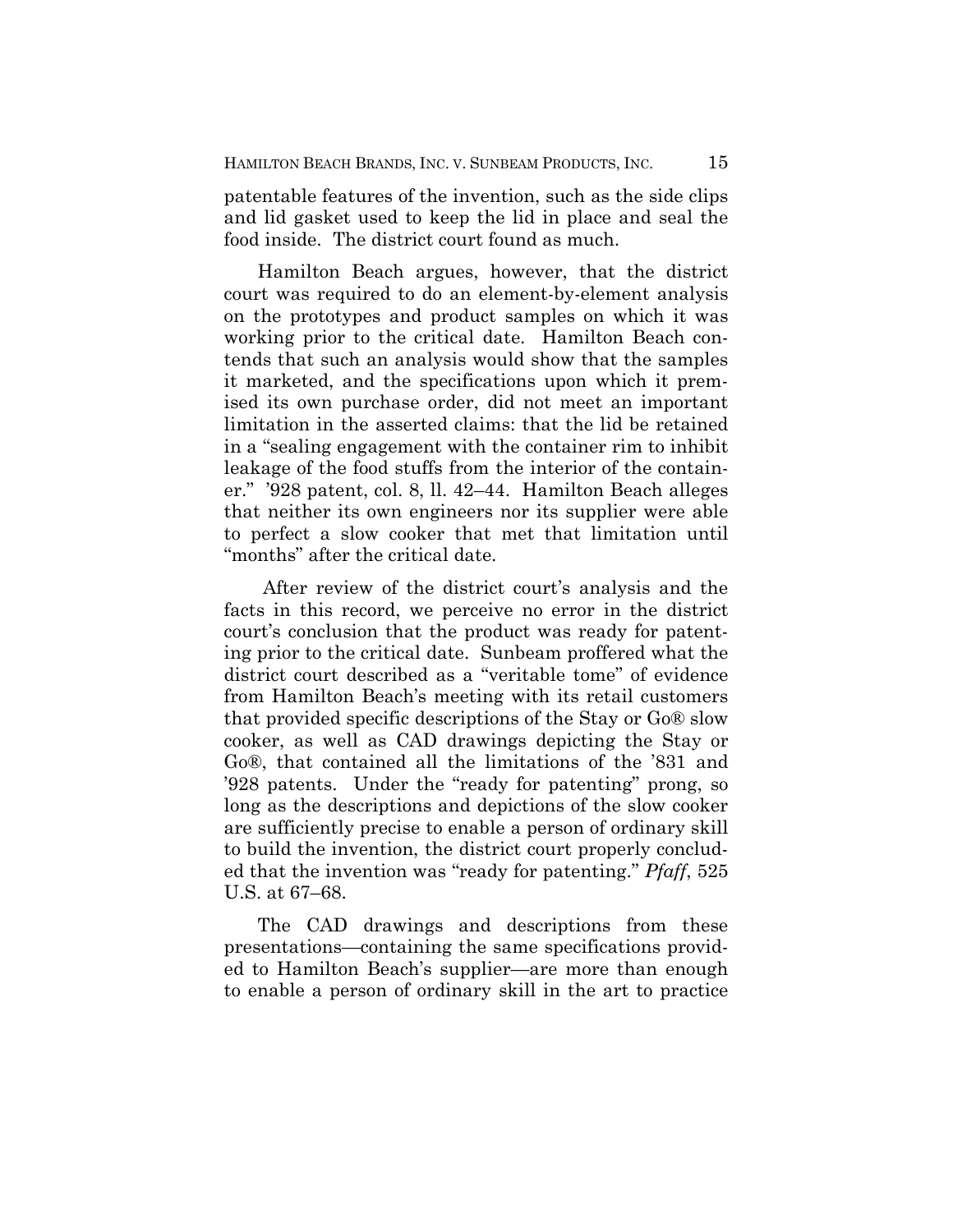### 16 HAMILTON BEACH BRANDS, INC. V. SUNBEAM PRODUCTS, INC.

the claimed invention. Many of the presentations disclosed that the Stay or Go® slow cooker used clips and a gasket to hold the lid in place.A person of skill in the art, viewing these presentations, would understand that, if the lid is held in place by a gasket, it would be retained in such a way to prevent food from leaking from the container. Given the relative simplicity of the invention, the descriptions and drawings Hamilton Beach showed to its retail customers and the specifications provided to its supplier are sufficiently enabling and, as an admitted commercial embodiment of the patent-in-suit, would meet every limitation of the asserted claims. No reasonable juror could conclude otherwise.

Aside from the drawings and descriptions, Hamilton Beach also concedes that, by February 2005, it possessed at least one product sample that worked as intended, i.e., the lid sealed in such a way to inhibit food from leaking out of the container. *See* Oral Argument at 7:15–8:30. The record reveals that, at about the same time as, and prior to the critical date, Hamilton Beach engineers also created a *working* prototype that was subjected to testing and was successful. In other words, Hamilton Beach possessed working prototypes, or at least one prototype, of the Stay or Go® slow cooker, which it concedes met all the limitations of the asserted patent claims. Hamilton Beach's argument that some of the prototypes did not work as intended is of no moment, moreover, because "fine-tuning" of an invention after the critical date does not mean that the invention was not ready for patenting. *See Weatherchem Corp.*, 163 F.3d at 1332–34. As such, the district court did not err in concluding that the Stay or Go® slow cooker was a commercial embodiment of the asserted claims and necessarily met all the claim limitations, and, consequently, concluding that the slow cooker was ready for patenting.

In sum, the district court's conclusion that there was no genuine dispute of material fact that the patent-in-suit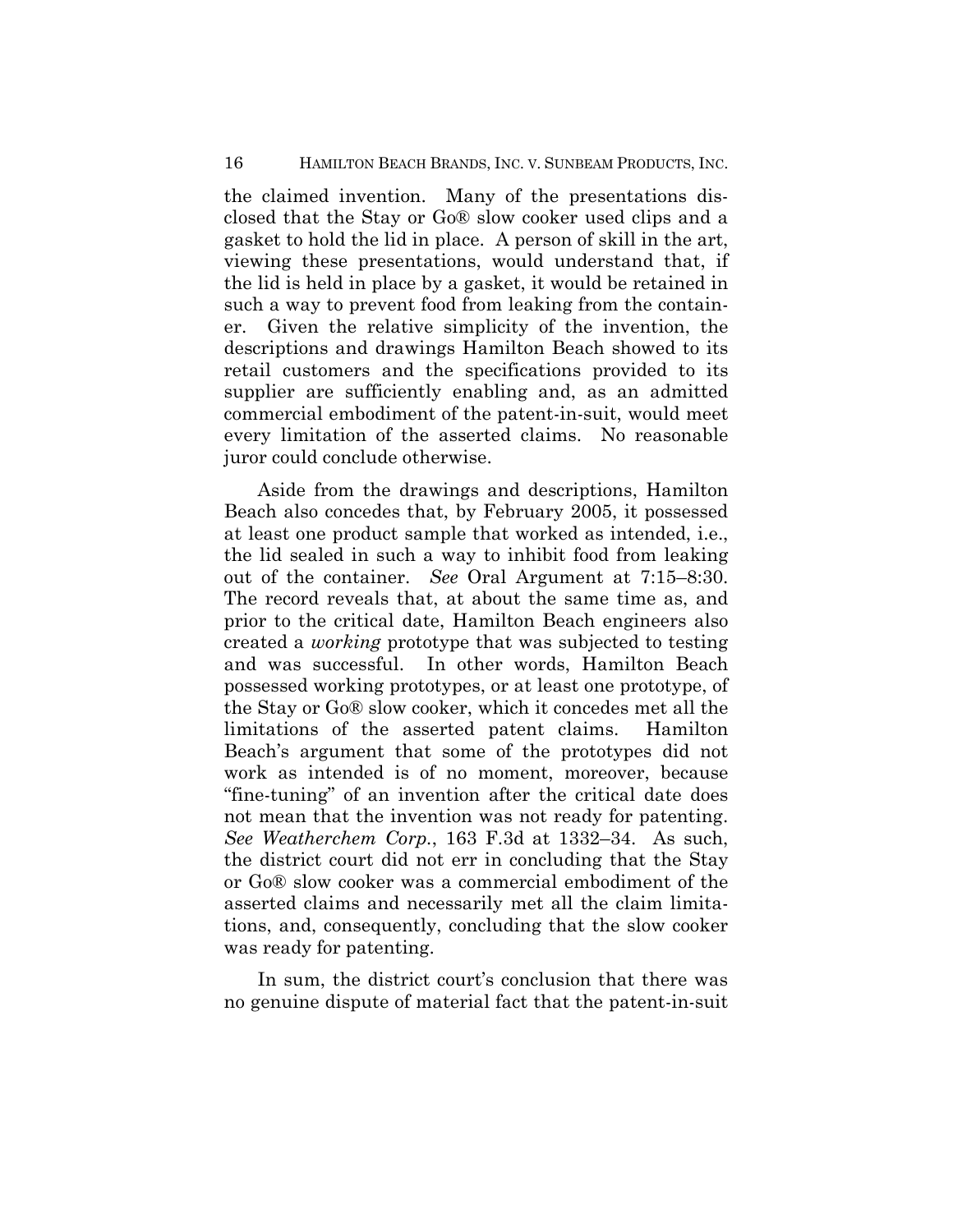was invalid under § 102(b) was correct. Hamilton Beach received a commercial offer for sale from its foreign supplier, and the patented invention was ready for patenting at the time of the sale—as supported by the working prototypes and detailed drawings and descriptions.

## III. CONCLUSION

Based on the foregoing, we affirm the district court's finding that claims 1 and 3–7 of the '928 patent are invalid under 35 U.S.C. § 102(b) because the claimed invention was the subject of a commercial offer for sale prior to the critical date. Accordingly, we need not reach the other issues addressed by the district court and addressed by the parties in the briefing before this court.

## **AFFIRMED**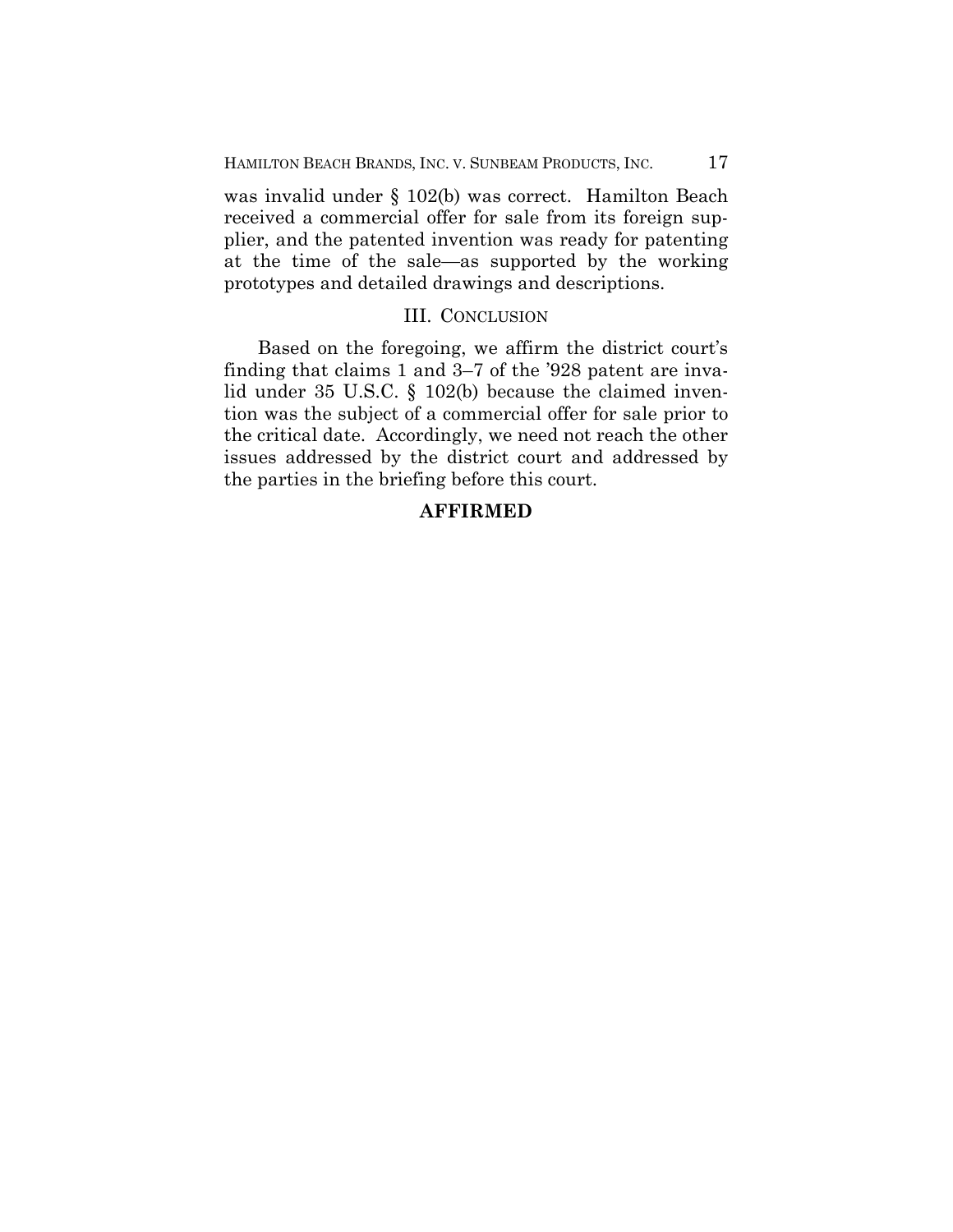# United States Court of Appeals for the Federal Circuit

**HAMILTON BEACH BRANDS, INC.,** *Plaintiff-Appellant,*

**\_\_\_\_\_\_\_\_\_\_\_\_\_\_\_\_\_\_\_\_\_\_** 

**v.**

**SUNBEAM PRODUCTS, INC. (doing business as Jarden Consumer Solutions),**  *Defendant-Appellee.*

**\_\_\_\_\_\_\_\_\_\_\_\_\_\_\_\_\_\_\_\_\_\_** 

## 2012-1581 **\_\_\_\_\_\_\_\_\_\_\_\_\_\_\_\_\_\_\_\_\_\_**

Appeal from the United States District Court for the Eastern District of Virginia in No. 11-CV-0345, Judge James R. Spencer.

**\_\_\_\_\_\_\_\_\_\_\_\_\_\_\_\_\_\_\_\_\_\_** 

REYNA, *Circuit Judge*, dissenting.

The Supreme Court has instructed that an on-sale bar under 35 U.S.C. § 102(b) shall arise, if at all, only when the patented invention is the subject of a *commercial* offer for sale and the invention is ready for patenting more than one year before the patent's filing date. *Pfaff v. Wells Elecs.*, 525 U.S. 55, 67 (1998). Yet the majority concludes that Hamilton Beach's purchase order sent to its foreign supplier, which asked the supplier to build a set of slow cookers pursuant to Hamilton Beach's specifications, resulted in an offer to sell a patented invention that anticipates the claims of Hamilton Beach's patent. In order to reach this conclusion, the majority is quick to note that there is no "supplier exception" to otherwise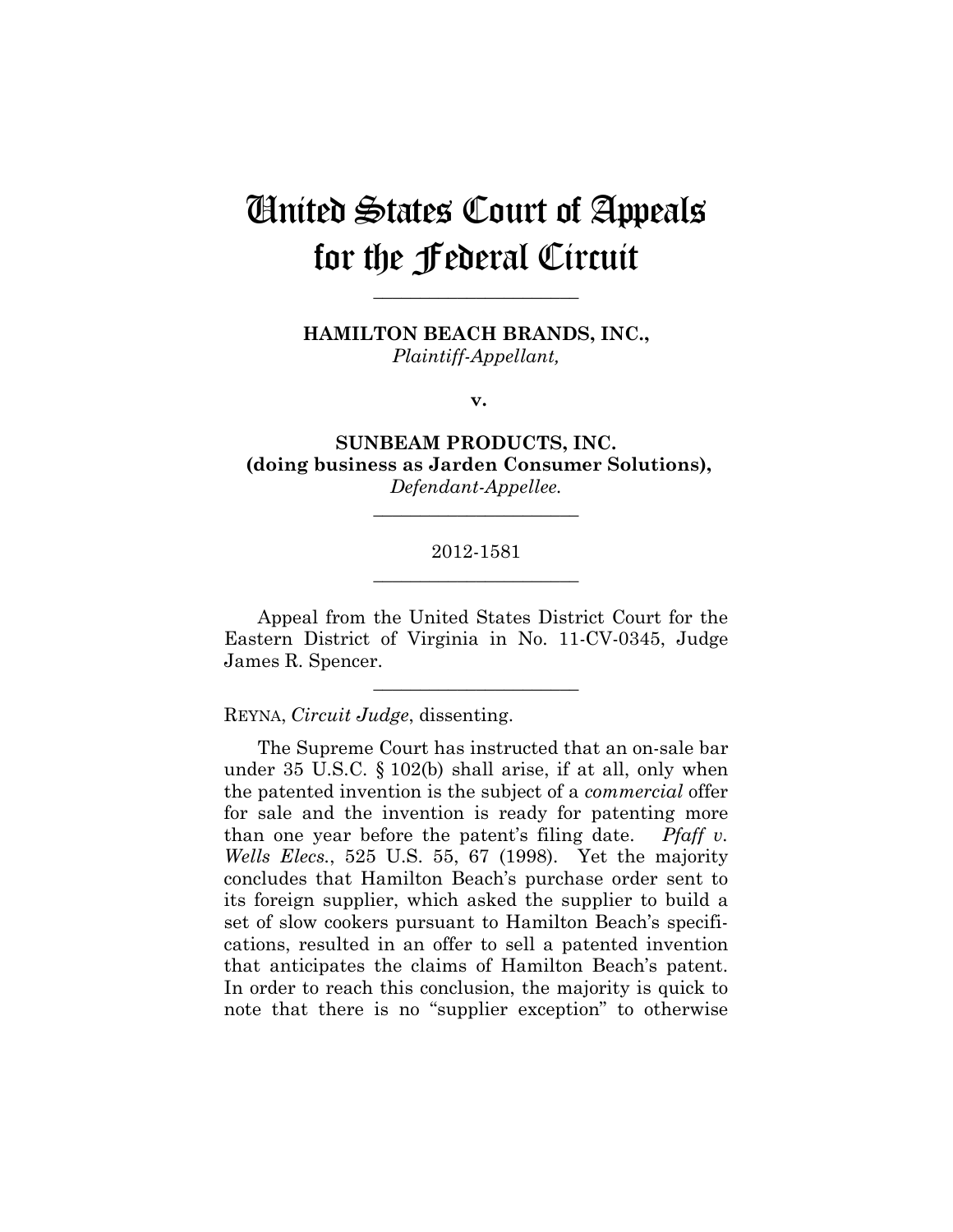anticipatory offers for sale under § 102(b), while at the same time it overlooks the Supreme Court's requirement that the offer be a "commercial" one. Because the majority's oversight portends grave consequences for innovation and experimental use, I respectfully *dissent*.1

When the Supreme Court decided *Pfaff*, it explicitly rejected this court's multifactor, "totality of the circumstances" test we had previously used to determine whether there was an on-sale bar. 525 U.S. at 66 & n.11; *see also Brasseler, U.S.A. I, L.P. v. Stryker Sales Corp.*, 182 F.3d 888, 890 (Fed. Cir. 1999). In its place, the Court substituted a two-pronged test, having a first prong that requires a commercial offer for sale. *Pfaff*, 525 U.S. at 67. This requirement makes sense: "An inventor can both understand and control the timing of the first commercial marketing of his invention." *Id.* Indeed, the Court was careful to distinguish between a "sale [that] was commercial rather than experimental in character." *Id.*; *see also Honeywell Int'l Inc. v. Universal Avionics Sys. Corp.*, 488 F.3d 982, 998 (Fed. Cir. 2007) ("Based on [*City of Elizabeth v. American Nicholson Pavement Co.*, 97 U.S. 126, (1877)], this court has consistently distinguished permitted experimental uses from barred public or commercial uses."). In my view, an overly-broad application of the nosupplier-exception rule would all but abolish this distinction and render the experimental-use exception useless for a significant class of innovators.

After *Pfaff* was decided, this court began fashioning the no-supplier-exception rule in *Brasseler*. The patentee, Brasseler, U.S.A., had its exclusive manufacturer produce 3,000 surgical saws embodying the invention set forth in its patent's claims. *Brasseler*, 182 F.3d at 889. Noting

 $\overline{a}$ 

<sup>&</sup>lt;sup>1</sup> The majority affirmed invalidity on the single issue of on-sale bar. This dissent is limited to its judgment on that issue, which I find to be erroneous.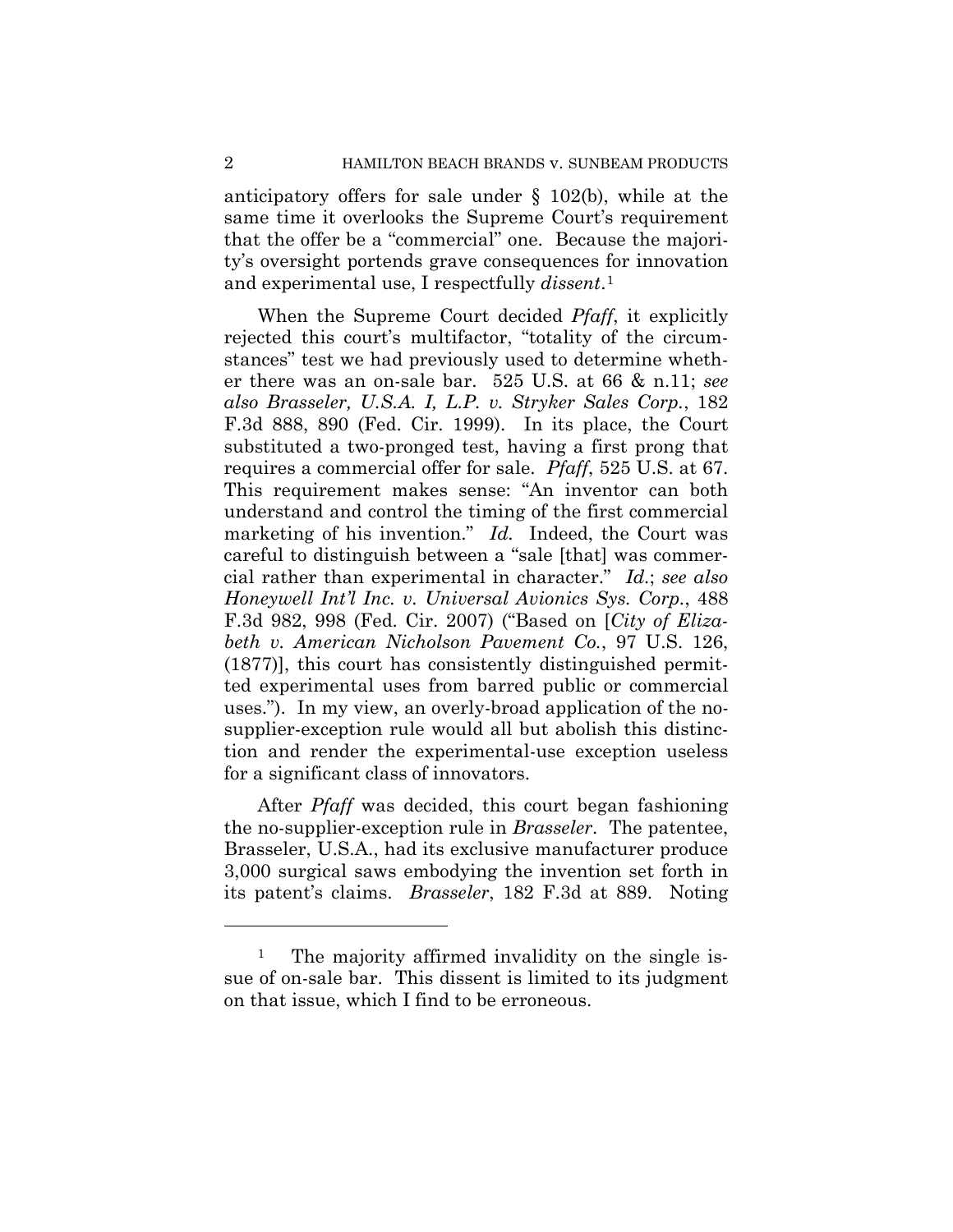that the saws were ordered "in large quantity for resale," *id.* at 891, this court concluded that "[t]he transaction at issue undisputedly was a 'sale' in a commercial law sense," *id.* at 890. Indeed, it was "not a case in which an individual inventor takes a design to a fabricator and pays the fabricator for its services in fabricating a few sample products. . . . [Instead, the manufacturer] made a large number of the agreed-upon product for general marketing by Brasseler." *Id.* at 891. Only after concluding that the sale was commercial in nature did this court reject the assertion that the relationship between the supplier and the patentee somehow prevented the sale from triggering the on-sale bar.

Shortly thereafter, in *Special Devices, Inc. v. OEA, Inc.*, 270 F.3d 1353 (Fed. Cir. 2001), this court applied the no-supplier-exception after concluding that the offer was commercial in nature. *Id.* at 1357. The patentee, OEA, Inc., contracted with its supplier to provide it with 20,000 patented embodiments of its "all-glass header" for use in automobile airbags. *Id.* at 1354. In addition, the patentee agreed to supply the supplier with millions of the patented headers annually. *Id.* Unsurprisingly, OEA "conceded that these transactions were 'commercial,' not experimental" given that it was unrebutted that OEA "had purchased [the headers] for commercial purposes." *Id.* at 1355, 1356. Thus, the only two instances where this court has deployed the no-supplier-exception rule involved offers or sales that unquestionably met the Supreme Court's requirement that the offer be part of a "commercial" offer or sale.

With no review of whether the offer was commercial in nature, the majority in this case has extended the nosupplier-exception rule to a case without considering whether the purchase order was placed for purely experimental purposes. Yet the circumstances indicate that it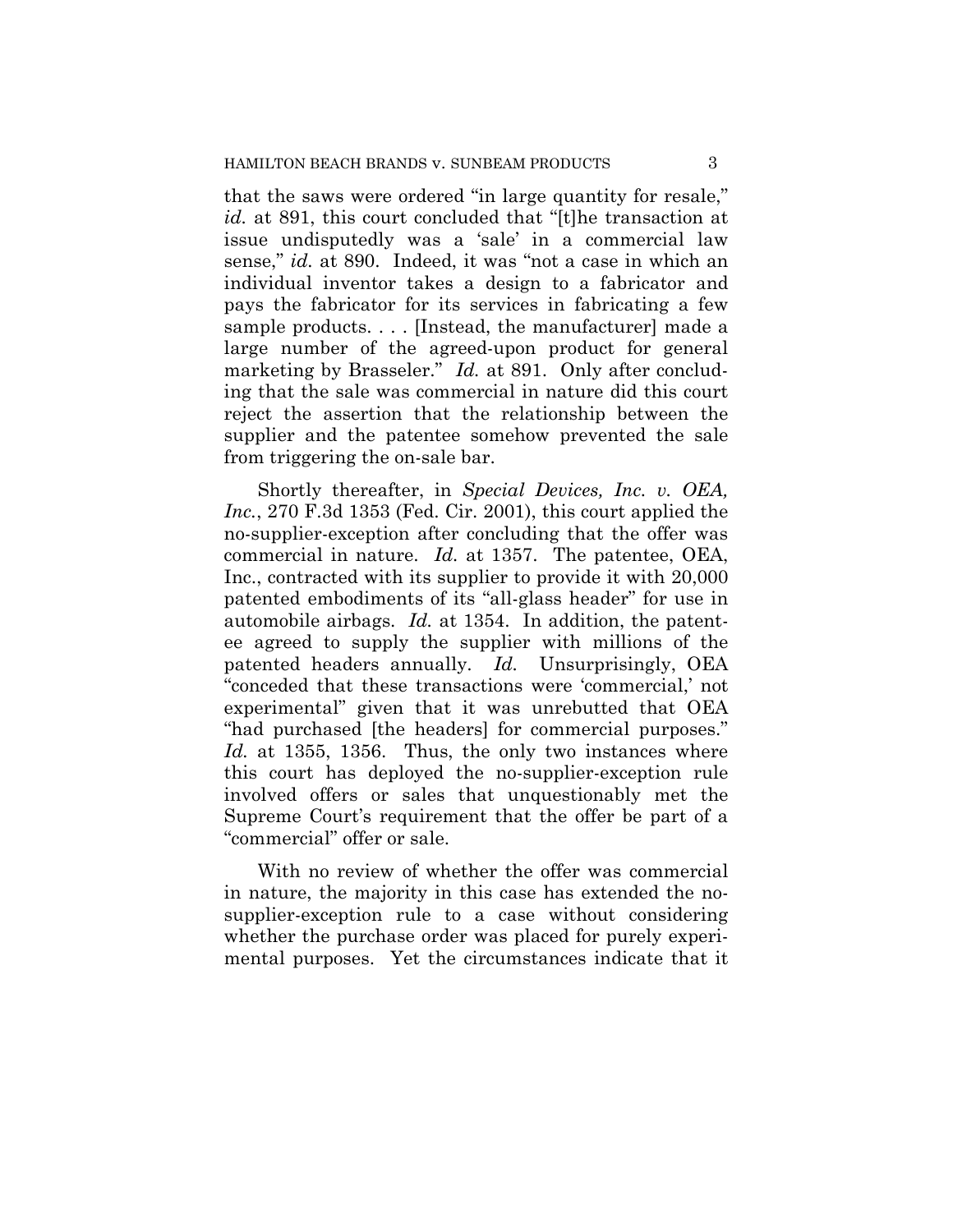was.2 The purchase order "was not the result of customer demand or projections," Appellant's Br. 6 (citing Joint App'x 4975), and, at the time the order was placed, Hamilton Beach was repeatedly changing the product specification due to a series of design failures, most notably, foodstuffs leaking through the lid. The design remained unstable for nearly three months after the purchase order was placed. Just as the Supreme Court applied the experimental-use exception when Mr. Nicholson, the patentee in *City of Elizabeth*, tested and perfected his pavement on a busy toll road in Boston—inspecting and tapping it with his cane almost daily—for more than six years before filing for a patent, 97 U.S. at 133-37, Hamilton Beach was similarly entitled to test and perfect its slow cooker under the experimental-use exception.3 *See*

 $\overline{a}$ 

<sup>2</sup> The majority states that the "experimental use defense has [not] been asserted by Hamilton Beach in this case." Maj. Op. 13 n.2. While Hamilton Beach did not use the phrase "experimental use," it argued at length that its offer for sale was non-commercial and that its engineers were attempting to overcome serious shortcomings when the offer was made. Appellant's Br. 53-57. The majority chooses to ignore the interplay between the requirement for a commercial offer for sale and experimental use. *But see Pfaff*, 525 U.S. at 67. I find that the issues addressed by the parties and, indeed the majority, lay a sufficient framework under which to analyze all the issues in this case.

<sup>&</sup>lt;sup>3</sup> The majority contends that the use intended by Hamilton Beach in this case was not experimental because it ordered almost 2,000 (actually 1,952) slow cookers. This sort of quantitative analysis was previously accepted under the "totality of the circumstances" test—a test rejected by the Supreme Court in *Pfaff*. Here, Hamilton Beach was not "stockpil[ing] commercial embodiments of their patented invention" as was occurring in *Brasseler*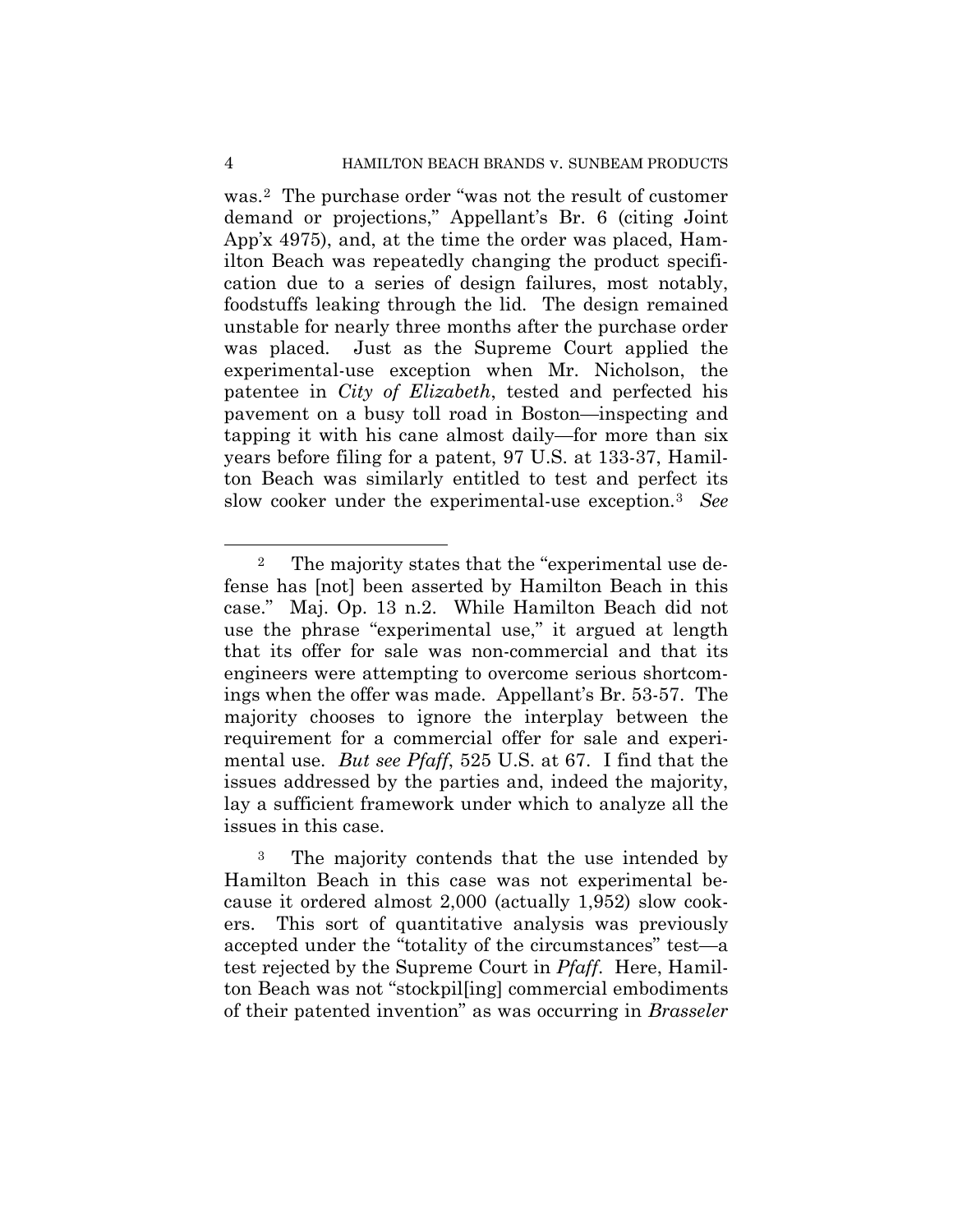*Pfaff*, 525 U.S. at 64 ("[A]n inventor who seeks to perfect his discovery may conduct extensive testing without losing his right to obtain a patent for his invention—even if such testing occurs in the public eye."). At the very least, the majority should have identified how the purchase order was commercial in nature when the manufacturing resulted in slow cookers that were incapable of "inhibit[ing] leakage of the food stuffs [sic] from the interior of the container." *But cf.* U.S. Patent No. 7,485,831 col. 8 ll. 50–51 (filed Mar. 1, 2006). If the experimental-use exception is to have any continued vitality, this court must refrain from overlooking the Supreme Court's express requirement for a *commercial* offer for sale when deploying the no-supplier-exception rule.

My greatest concerns involve the implications this case will have for future innovators, most notably small enterprises and individual inventors who lack in-house prototyping and fabricating capabilities. *Cf. Monon Corp.* 

 $\overline{a}$ 

and *Special Devices*. *Special Devices*, 270 F.3d 1354. It would make no sense for Hamilton Beach to stockpile slow cookers for future sales when its slow cookers were leaking at the time. Rather, the circumstances suggest that Hamilton Beach was in the midst of testing and perfecting its slow cookers under the experimental use exception when the offer was made. This is true—and can be true—even if the invention was ready for patenting at that time. *See City of Elizabeth*, 97 U.S. at 133; *see also Atlanta Attachment Co. v. Leggett & Platt, Inc.*, 516 F.3d 1361, 1368–70 (Fed. Cir. 2008) (Prost & Dyk, JJ., concurring); *cf. Invitrogen Corp. v. Biocrest Mfg., L.P.*, 424 F.3d 1374, 1379–80 (Fed. Cir. 2005) ("[E]vidence of experimental use may negate either the 'ready for patenting' or 'public use' prong.").